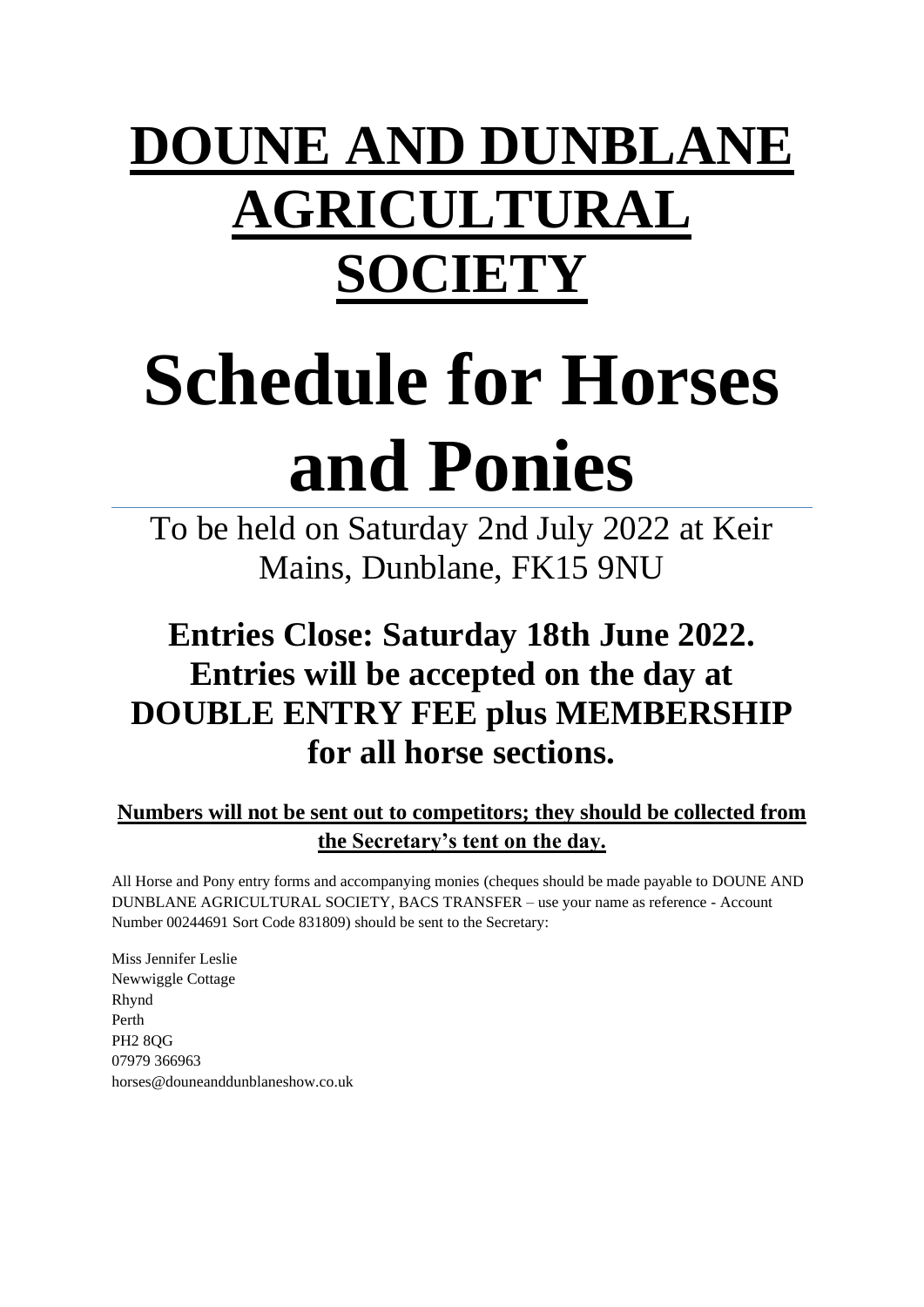#### **HORSES & PONIES RULES**

• HORSE PASSPORTS MUST BE BROUGHT TO THE SHOW.

#### **Doune and Dunblane Show – Equine Influenza**

**After careful consideration, we recommend that equines attending Doune and Dunblane Show on**  Saturday 2<sup>nd</sup> July 2022 are vaccinated against Equine Influenza. We, however, are not insisting that **this is a mandatory requirement. We ask all equine exhibitors to adopt a 'common sense' approach to this and that everyone is vigilant. Please do not attend the show if any of your equines present with flu like symptoms or are generally 'under the weather.' If there are any outbreaks of Equine Influenza, locally, before the show we will, of course, review this policy.**

- This Show is affiliated to the BSPS. All persons entering, competing, showing or otherwise taking part in BSPS and affiliated classes, whether or not members of BSPS, are subject to the rules of the BSPS including the disciplinary procedures, and shall be deemed to have consented to the jurisdiction of the BSPS.
- In all classes affiliated to BSPS, the BSPS rules take precedence.
- All classes open to non-members of the BSPS.
- Entries in all ridden classes born in or before 2018.
- Brood mares to be four years old and over and foal at least three weeks old.
- Riders date of birth as at  $1<sup>st</sup>$  of January in the current year.
- In **ALL Classes,** correctly secured British Standard Skull Caps/Riding Hats, numbers All PAS015, VG1, (BS) EN1384 2017, ASTM F1163 04a onwards, SNELL E2001, SNELL E2016 AS/NZS 3838 2003 onwards, MUST be worn by riders at all times when mounted. Hats should have a plain cover either Black, Navy Blue, Brown, Grey or Green. Velvet covers are encouraged.
- Body protectors MUST be worn when jumping in any WHP and WH classes including practice ring at BSPS affiliated shows (including Tiny Tots, Cradle and nursery Stakes, WSP, LRWSP, and Training Stakes) Riders must wear a body protector when working in (practice jumps) and the jumping phase in all BSPS organised and affiliated events.
- In all classes affiliated to the B.S.P.S., the B.S.P.S. Rules take precedence. **Except in H.O.Y.S. qualifying classes.**

#### **THE B.S.P.S. CLASSIC SECURITY (UK) LT D CHALLENGE**

• This Show is a qualifier for the B.S.P.S. Classic Security (UK) Ltd Challenge. Animals competing in the following Open classes will qualify: Open Lead Rein, First Ridden, Lead Rein Hunter Type, Show Pony, SHP, Cradle and Nursery Stakes, WHP, Intermediate SH, SRT and WH and Open Heritage Lead Rein, First Ridden, Ridden and WHP classes.

#### **THE B.S.P.S. BINKS FAMILY CHAMPION OF CHAMPIONS**

This show is a qualifier for the B.S.P.S. Binks Family Champion of Champions the 1<sup>st</sup> prize winners in the following classes will qualify: Open Lead Rein, Open First Ridden, Open Lead Rein of Hunter Type, Open Show Pony, SHP, WHP, Intermediate SH, SRT and WH and Open Heritage Lead Rein, First Ridden, Ridden and WHP classes.

#### **THE B.S.P.S. THE WHITE COMPANY CHAMPION OF CHAMPIONS**

• This show is a qualifier for The B.S.P.S. The White Company Mini WHP Champion of Champions the 1 st prize winners in Open Cradle and Nursery Stakes will qualify.

#### **B.S.P.S. BLACK COUNTRY SADDLES BEST RIDER**

- This show is a qualifier for the "Black Country Saddles Best Rider of the Year.
- The Best Rider in the Open Lead Rein, First Ridden, Open Lead Rein Hunter Type, 128cms, 133cms, 143cms and 153cm, SHP, the Cradle and Nursery Stakes, the 133cms, 143cms and 153cms. WHP, the Intermediate Working Hunter classes will receive a Card and qualify for the final at the B.S.P.S. Summer Championships Show.

#### • **BSPS SCOTLAND MEMBERS' CHAMPION OF THE YEAR**

This Show is a qualifier for The BSPS Scotland Members' Champion of the Year competition to be held at BSPS Scotland Finale Show on the 3<sup>rd</sup> September 2022. 1<sup>st</sup> prize winners in the Lead Rein and First Ridden Show Pony, Pony of Hunter Type, Open Show Pony, Open Pony of Show Hunter Type, Open Intermediate SHT and Open Ridden classes will qualify. In the event of the  $1<sup>st</sup>$  placed winner at this show having already qualified for the BSPS Scotland Members Champion of the Year, the qualification will be the highest placed BSPS Scottish Member (not already qualified), from the first THREE ponies placed in each class. The rider/pony combination who qualifies in each class will be subject to written confirmation from BSPS Scotland.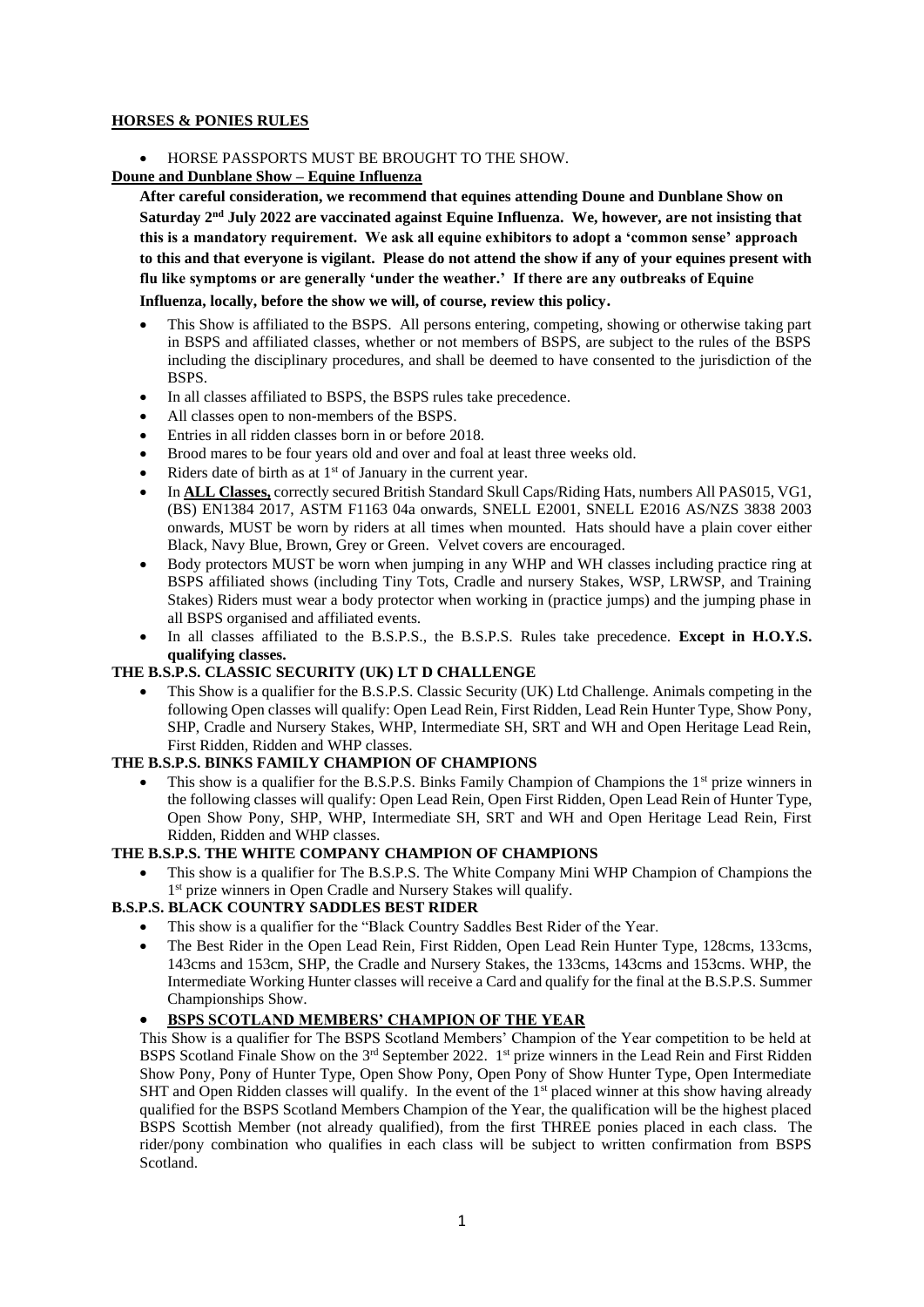#### **NPS Scotland Finals (Blair Castle) Rules 2022**

**TO BE RUN UNDER NPS SCOTLAND FINALS (BLAIR CASTLE) RULES 2022 which are on the NPS Scotland website [www.npsscotland.co.uk](https://nam02.safelinks.protection.outlook.com/?url=http%3A%2F%2Fwww.npsscotland.co.uk&data=02%7C01%7C%7C6573275bc8284aaa9d1d08d6772e2d83%7C84df9e7fe9f640afb435aaaaaaaaaaaa%7C1%7C0%7C636827437547587710&sdata=GAupqNGZOPNcW4dHfcU1S0ucQE%2FaChbA20WYuBkDiMY%3D&reserved=0) These rules clarify areas particular to NPS Scotland. We also** run to the Rules of the NPS and again these can be found on our website. There are new rules this year so **please be vigilant and read them.**

#### **Exhibitors are deemed to be conversant with these rules**.

Ponies may only qualify **once** for each NPS Scotland Competition Final.

Ponies that take a second qualifier for the same section **will be disqualified** from entering the final. **It is the responsibility of the exhibitor to ensure that their jockey/handler is aware of their pony's qualification status**

All Mountain & Moorland Ponies must be registered in the main body of their respective stud book. Part bred, X registered ponies, ponies in the appendices of their main stud book and Eriskay ponies are not eligible. Qualification in the M. & M In Hand Section may go Champion, Reserve Champion, and  $1<sup>st</sup>$  Reserve Champion. This excludes the NPS Scotland Spring and Summer Shows where 1<sup>st</sup> and 2<sup>nd</sup> prize winners will qualify. Qualification for M&M Novice, Junior, Open, WHP, Lead Rein, First Ridden and Riding pony/Hunter pony classes may go to no lower than 4th place**.**

#### **A Judge is not obliged to award an NPS Scotland Finals qualification if he/she feels that the pony is not of a sufficient standard**

Cavasson nosebands are the only nosebands permitted in flat ridden class

#### **NPS Scotland Kilmannan Novice Ridden and Picton Classes**

Ponies can compete as novices in this competition for two consecutive years provided they do not submit an entry to the final in the first year.**2020 is excluded when calculating consecutive years for Picton classes. (Not relevant for Kilmannan classes)**

**Entries will only be accepted via our on-line entry system, Entry Master**

#### **It is the exhibitor's responsibility to keep the qualification card safely as it is essential to complete your entry. Paper entries will not be accepted.**

#### **Closing Dates for Entries**

**Tuesday 26th July 2022 for all shows prior to that date. Shows from 27th July to 6th August – the closing date is 8th August 2022**

Please refer to NPS Scotland website for directions on**" How to submit your entry"** on the Entry Master The OWNER must be or become a member of NPS Scotland to enter the Finals.

All ridden ponies must be shown off the lead rein except in the specified Lead Rein Qualifier Class.

In Mountain and Moorland classes riders of stallions must be 12 years old or over when riding small breeds (Shetland, Dartmoor, Exmoor, Welsh A & B). For large breeds (Highland, Fell, Dales, Connemara, New Forest, Welsh C & D) riders of stallions must be 14 years old or over. A child must have attained their  $12<sup>th</sup>$  birthday as of the 1st January in the current year to either strip or lunge pony at a NPS show, except for stallions where age will same as in the Rule Book to ride a stallion.

Handlers of stallions or colts must be 14 years old or over.

Please note NO Stallions can compete or qualify for the Junior Ridden Classes**.**

Handlers of ponies in In Hand classes must be at least 5 years of age and those who are 14 years and under must wear a correctly secured skull caps/riding hat that meets the current standards.

The Finals will take place at the Blair Castle International Horse Trials on Friday 26<sup>th</sup> August 2022.

#### **Perth Equine Vets/BHS Scotland Open Working Hunter 2022**

#### **Final: Blair Castle International Horse Trials 2022**

Horses must be 15hh or over, 4 years old and over. Riders must be 18 years old or over. To compete at the final, either the rider or owner of the horse must be a member of the BHS. Course: 8-12 fences approx. 3'6", judged in line with Sports Horse GB rules. **As this is a qualifier for a national final, the course should be set at, or near, maximum unless the judge considers that the ground makes this unsafe. Normally at least one upright and one spread must be at maximum.** 

**Qualification**: The first three partnerships will qualify even if they have not jumped clear. If one of these has already qualified, their qualification may be handed down to the fourth placed horse and rider provided they had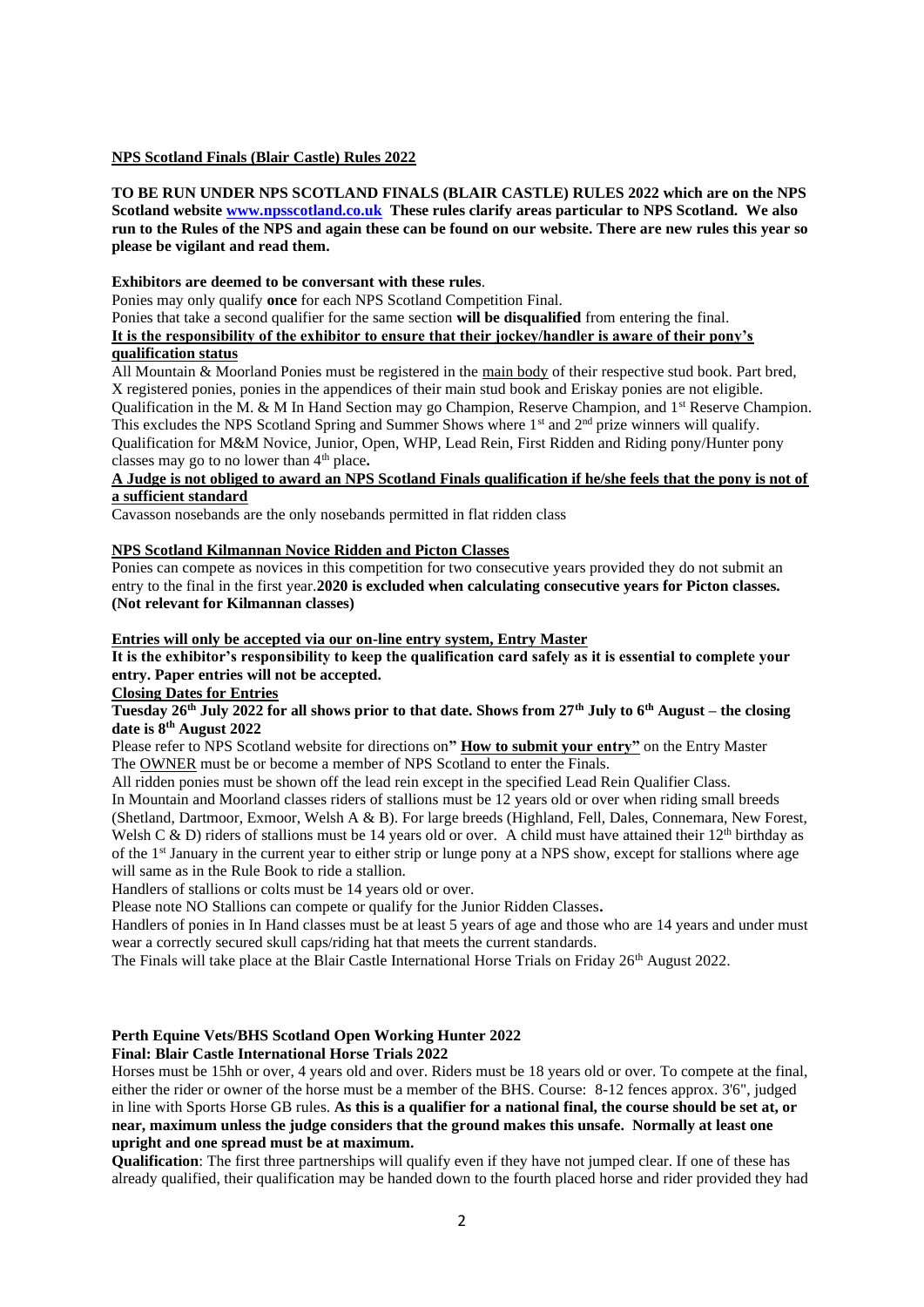a clear round in the jumping. If a class has less than 4 entries only the winner will qualify for the Championships.

#### **To compete at the FINAL riders must be a BHS Member and this must be registered prior to the date of the final.**

This competition series is run under Sport Horse Breeding of Great Britain (SHB (GB) the governing body of all hunter and sports horses classes) it is the responsibility of organisers and competitors to be familiar with these rules; they can be found a[t http://www.sporthorsegb.co.uk](http://www.sporthorsegb.co.uk/) **Please be aware of rule number 50 H which states: All ridden hunters must be shod all round. No pads or surgical shoes are allowed.**

#### *Veteran Horse Society – AREA QUALIFIER 2022.*

#### *First round qualifier for the Veteran Horse Society Supreme Final: VETERAN HORSE OF THE YEAR 2022 Kindly Sponsored by Allen & Page.*

Open to members and non-members. All competitors and grooms must adhere to VHS Rules in all circumstances. Failure to do so may result in immediate disqualification.

VHS Regional Final qualification. All competitors placed  $1<sup>st</sup>$  to  $4<sup>th</sup>$  in each age category will qualify for the corresponding class at VHS Regional Finals. Members must carry their cards in the ring and have their showing card signed by the judge in the ring as proof of qualification. Non-members will receive a red qualification card which can be exchanged for signed showing card when applying for VHS membership. *This MUST be done within 21 days of qualification.* It is the competitors' responsibility to present their Showing card to the judge. Regional Finals are open to members only.

All competitors are eligible to enter open classes at the National Veteran Championships, to be held at Arena UK Lincolnshire on  $30<sup>th</sup>$  September –  $2<sup>nd</sup>$  October 2022. No qualification or membership necessary. See VHS website for schedule.

For further information please visit the VHS website [www.veteran-horse-society.co.uk](http://www.veteran-horse-society.co.uk/) or telephone the VHS Show Office on 01239 881300 or 07789 514004.



#### **Caledonian Showing Championships**

This show is a qualifier for the Caledonian Showing Championships, which offers competitors the opportunity to compete at a top-level Championship Final in Scotland. With a draped main arena, amazing rosettes, special prizes, music, judges from the south and atmospheric Evening Performances, this is the show everyone wants to be part of, and has grown and grown, so for 2022 is now running as a three-day show.

This year's show will be held at *Highfield @ Howe, near Ladybank, Fife on 14/15/16 October 2022.* 

Every horse & pony placed 1<sup>st</sup> in all In hand, Ridden Showing classes (not fun classes) & Working Hunter/Pony classes will qualify to compete in any appropriate class at the Finals. All Champions & Reserves will qualify for the Champion & Reserves Stakes Finals. Qualification will be from placings, no qualification cards will be awarded in the ring, and no qualification can go down the line.

All qualified horses and ponies will be listed on the Caledonian Showing Championship Show's website [www.caledonianchampionships.webs.com](http://www.caledonianchampionships.webs.com/) (and soon to come [www.caledonianchampionships.co.uk\)](http://www.caledonianchampionships.co.uk/) where you will also find a regularly updated list of qualifying shows and a wealth of other information.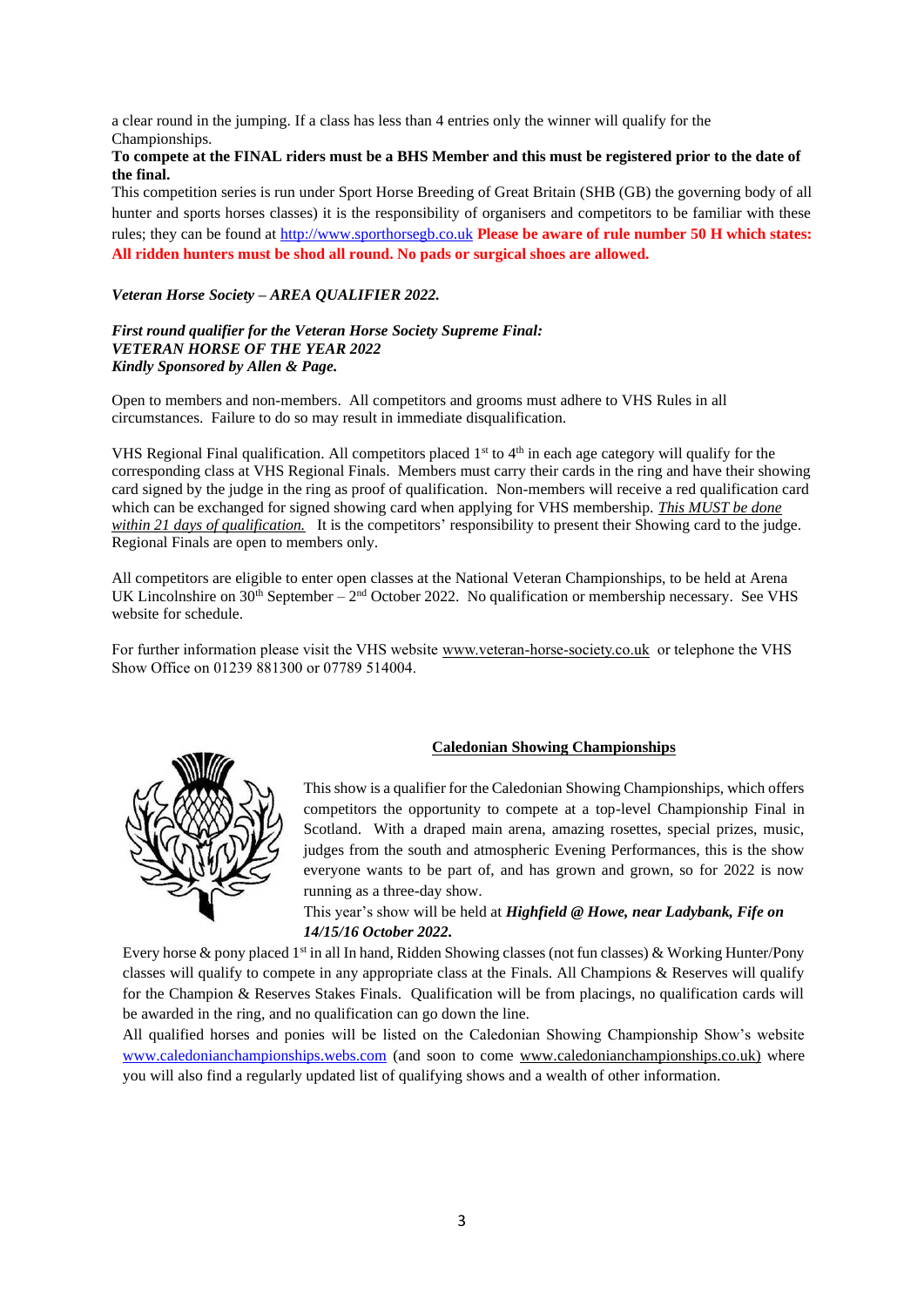#### **MAIN RING - commencing 10am**

CLYDESDALE MALES CLYDESDALE FEMALES CLYDESDALE TURNOUTS PRIVATE DRIVING

#### **RING 1 – commencing 8.30am**

WORKING HUNTER HORSES (JUMPING) MOUNTAIN & MOORLAND WHP (JUMPING) BSPS WHP (JUMPING)

#### **RING 2 following on from jumping phase**

MOUNTAIN & MOORLAND WHP (CONFORMATION) BSPS WHP (CONFORMATION)

#### **RING 3 – commencing 9am**

SHOW PONIES INTERMEDIATES SHOW HUNTER PONIES

#### **NOT BEFORE 1pm UNAFFILIATED SECTION**

TACK & TURNOUT LEAD REIN PONY 10YRS & UNDER BEGINNERS' PONY 13YRS & UNDER RIDDEN PONY RIDDEN MOUNTAIN & MOORLAND UNREGISTERED ALL ROUND PONY YOUNG HANDLERS 10 YRS & UNDER YOUNG HANDLERS 11-16 YRS FANCY DRESS

#### **RING 4 – commencing 9am**

SHETLANDS IN HAND SHETLANDS RIDDEN

#### **RING 5 – commencing 9am**

LIGHT HORSE BREEDING WORKING HUNTER HORSES (CONFORMATION) **NOT BEFORE 11am** RIDDEN HORSE

#### **NOT BEFORE 1pm**

VETERANS HORSE & COUNTRY RACERS **COLOUREDS** 

#### **RING 6 - commencing 9am**

HIGHLANDS IN-HAND HIGHLANDS RIDDEN

#### **NOT BEFORE 11am** RIDDEN CLYDSEDALES

**NOT BEFORE 12pm** MOUNTAIN & MOORLAND IN-HAND MOUNTAIN & MOORLAND RIDDEN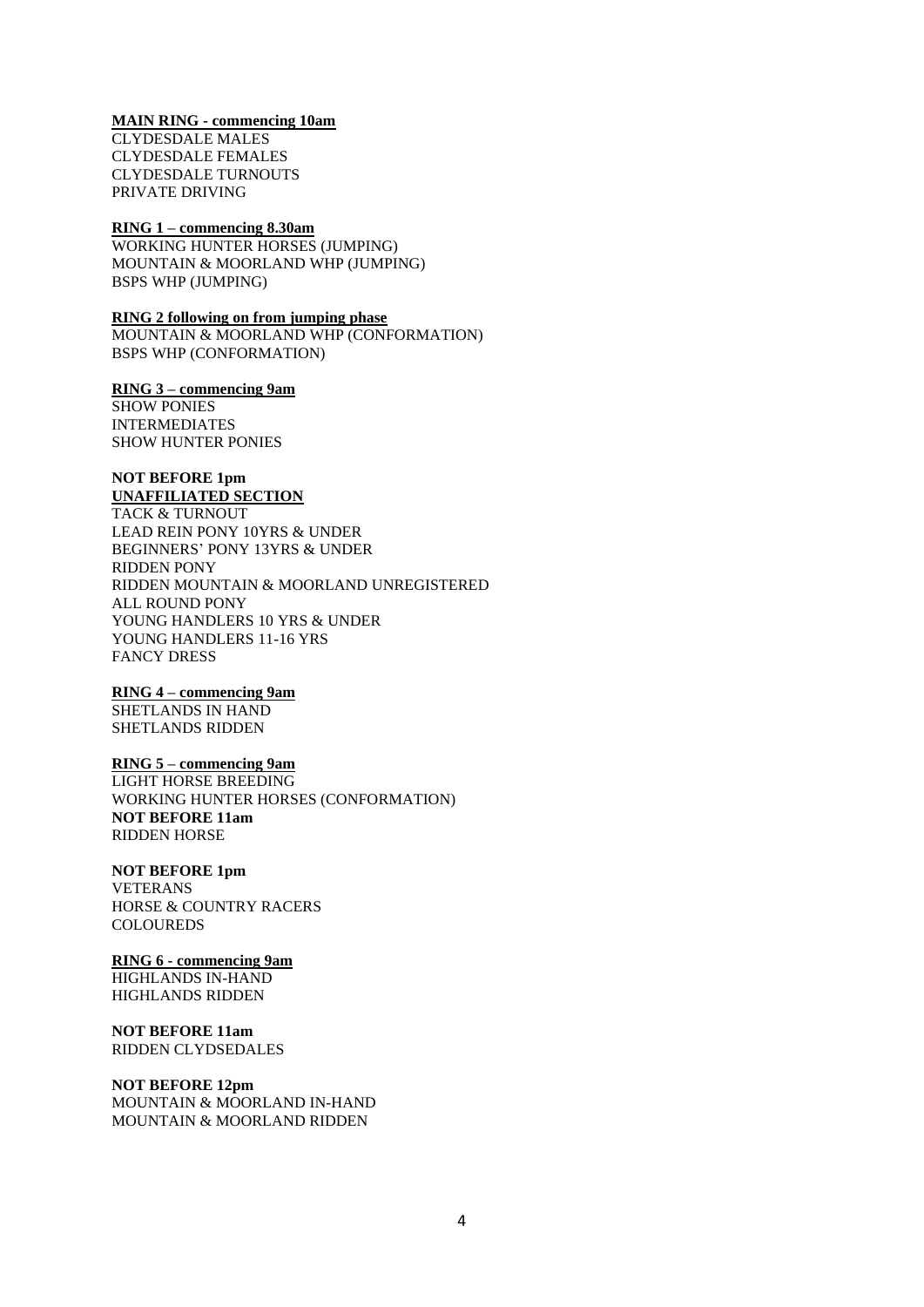| Ring 1<br>$Start - 8.30am$ | Ring 2<br><b>Start - Following</b> | Ring 3<br>Start – 9am        | Ring 4<br>Start - | Ring 5<br>Start - 9am            | $\overline{R}$ ing 6<br>Start - 9am |
|----------------------------|------------------------------------|------------------------------|-------------------|----------------------------------|-------------------------------------|
|                            | on from                            |                              | 9am               |                                  |                                     |
|                            | <b>Jumping Phase</b>               |                              |                   |                                  |                                     |
| <b>Working Hunter</b>      | Mountain &                         | <b>Show Ponies</b>           | Shetlands         | <b>Light Horse</b>               | Highlands In-                       |
| Horses                     | Moorland WHP                       |                              | In-Hand           | <b>Breeding</b>                  | Hand                                |
| <b>Jumping Phase</b>       | <b>Conformation</b>                |                              |                   |                                  |                                     |
|                            | <b>Phase</b>                       |                              |                   |                                  |                                     |
| Mountain and               | <b>BSPS</b>                        | Intermediates                | Shetlands         | <b>Working Hunter</b>            | Highlands                           |
| <b>Moorland WHP</b>        | <b>WHP</b>                         |                              | Ridden            | Horses                           | Ridden                              |
| <b>Jumping Phase</b>       | Conformation                       |                              |                   | <b>Conformation</b>              |                                     |
|                            | <b>Phase</b>                       |                              |                   | <b>Phase</b>                     |                                     |
| <b>BSPS WHP</b>            |                                    | Show Hunter Ponies           |                   | <b>NOT BEFORE</b><br><b>11AM</b> | <b>NOT BEFORE</b><br><b>11AM</b>    |
| <b>Jumping Phase</b>       |                                    |                              |                   |                                  | Ridden                              |
|                            |                                    |                              |                   | <b>Ridden Horse</b>              | Clydesdale                          |
|                            |                                    |                              |                   |                                  |                                     |
|                            |                                    | <b>NOT BEFORE</b>            |                   | <b>NOT BEFORE</b>                | <b>NOT BEFORE</b>                   |
|                            |                                    | 1PM                          |                   | 1PM                              | <b>12PM</b>                         |
|                            |                                    |                              |                   |                                  |                                     |
|                            |                                    | <b>Unaffiliated</b>          |                   | Veterans                         | Mountain &                          |
|                            |                                    | <b>Classes</b>               |                   |                                  | Moorland In-                        |
|                            |                                    |                              |                   |                                  | Hand                                |
|                            |                                    | Tack &                       |                   | Horse &                          | Mountain &                          |
|                            |                                    | Turnout                      |                   | <b>Country Racers</b>            | Moorland Ridden                     |
|                            |                                    | Lead Rein Pony               |                   | Coloureds                        |                                     |
|                            |                                    | 10yrs & Under                |                   |                                  |                                     |
|                            |                                    | Beginners' Pony              |                   |                                  |                                     |
|                            |                                    | 13yrs & Under                |                   |                                  |                                     |
|                            |                                    | Ridden Pony                  |                   |                                  |                                     |
|                            |                                    | Rider 16yrs and              |                   |                                  |                                     |
|                            |                                    | Under<br>M & M unregistered, |                   |                                  |                                     |
|                            |                                    | to be ridden                 |                   |                                  |                                     |
|                            |                                    | All Round Pony               |                   |                                  |                                     |
|                            |                                    | <b>Young Handlers</b>        |                   |                                  |                                     |
|                            |                                    | 10yrs & Under                |                   |                                  |                                     |
|                            |                                    | Young Handlers               |                   |                                  |                                     |
|                            |                                    | $11-16yrs$                   |                   |                                  |                                     |
|                            |                                    | <b>Best Rider</b>            |                   |                                  |                                     |
|                            |                                    | Championship                 |                   |                                  |                                     |
|                            |                                    | (Unaffiliated)               |                   |                                  |                                     |
|                            |                                    | <b>Fancy Dress</b>           |                   |                                  |                                     |

#### **CLYDESDALE IN HAND AND TURNOUT CLASSES WILL TAKE PLACE IN THE MAIN RING AT 10.00am**

**PRIVATE DRIVING CLASSES WILL TAKE PLACE IN THE MAIN RING AFTER THE CLYDESDALE CLASSES.**

**\*Please note that rings and classes are subject to change.**

**\*Every effort has been made to minimise class clashes; the show accepts no responsibility should this happen.**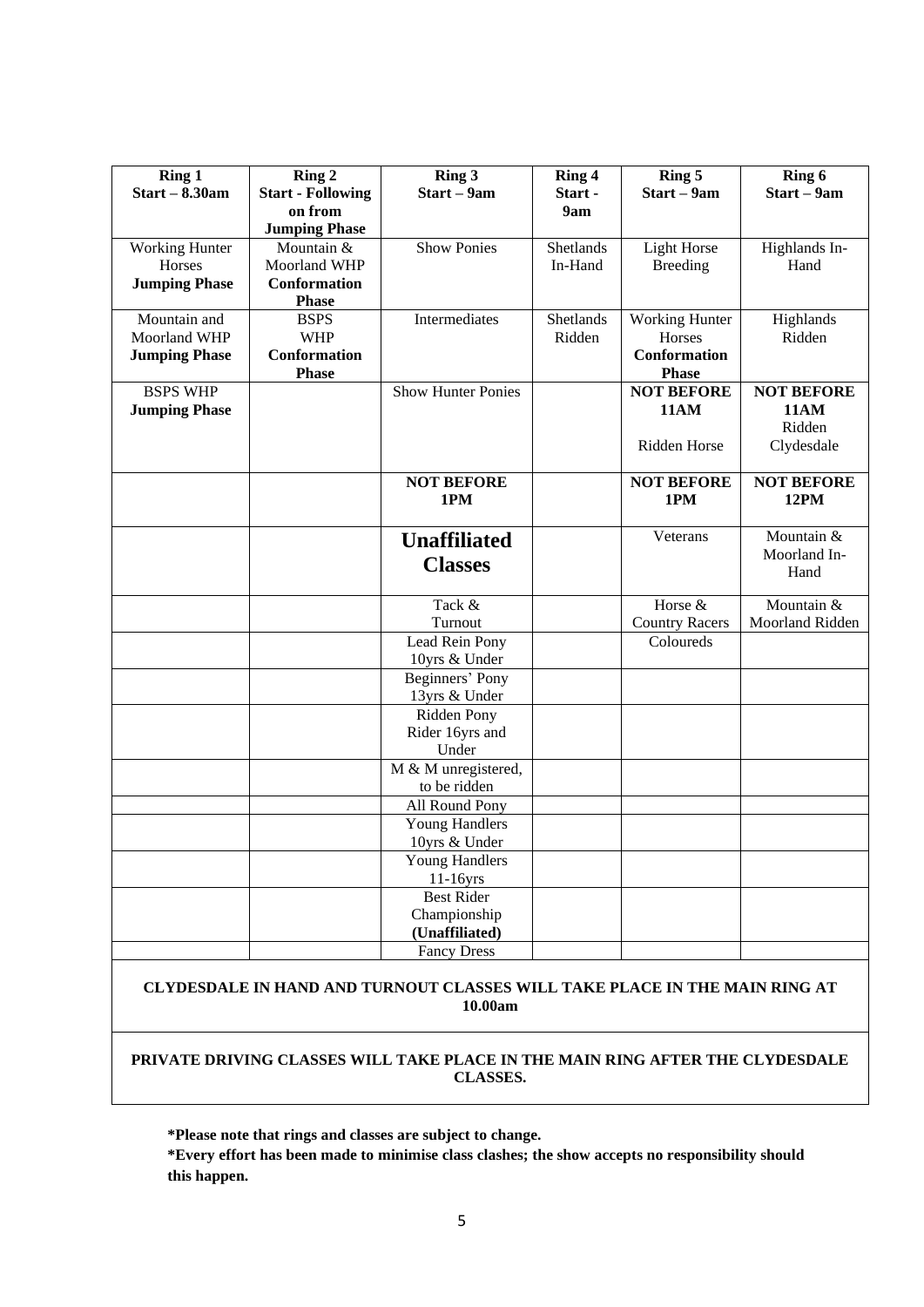#### **WORKING HUNTER HORSE – Rings 1 & 5**

Judging starts at 8.30am.

#### **Judges – Mrs Alicia Hay, Milnathort (Conformation) Miss Julia Craig, Perth (Ride) Course Builder** *-* **Mr Graham Barclay***,* **Falkirk**

For Class 001: Maximum height of jumps – 85cm No boots, bandages, spurs or whips over 30". Boots only in the jumping phase.

For Class 001a: Maximum height of jumps – 95cm No boots, bandages, spurs or whips over 30". Boots only in the jumping phase.

#### For Class 002:

#### **Perth Equine Vets/BHS Scotland Open Working Hunter 2022 Final: Blair Castle International Horse Trials 2022**

Horses must be 15hh or over, 4 years old and over. Riders must be 18 years old or over. To compete at the final,

either the rider or owner of the horse must be a member of the BHS. Course: 8-12 fences approx. 3'6", judged in line with Sports Horse GB rules. **As this is a qualifier for a national final, the course should be set at, or near, maximum unless the judge considers that the ground makes this unsafe. Normally at least one upright and one spread must be at maximum.** 

**Qualification**: The first three partnerships will qualify even if they have not jumped clear. If one of these has already qualified, their qualification may be handed down to the fourth placed horse and rider provided they had a clear round in the jumping. If a class has less than 4 entries only the winner will qualify for the Championships.

**To compete at the FINAL riders must be a BHS Member and this must be registered prior to the date of the final.**

This competition series is run under Sport Horse Breeding of Great Britain (SHB (GB) the governing body of all hunter and sports horses classes) it is the responsibility of organisers and competitors to be familiar with these rules; they can be found a[t http://www.sporthorsegb.co.uk](http://www.sporthorsegb.co.uk/) **Please be aware of rule number 50 H which states: All ridden hunters must be shod all round. No pads or surgical shoes are allowed.**

Class 001 - Working Hunter, mare or gelding, 4 years old and over exceeding 148cm (14.2hh). Riders to have attained their 16th birthday by the day of the show. Jumps not exceeding 85cm.

Class 001a - Working Hunter, mare or gelding, 4 years old and over exceeding 148cm (14.2hh). Riders to have attained their 16<sup>th</sup> birthday by the day of the show. Jumps not exceeding 95cm.

Class 002 – Open Working Hunter, **(**Perth Equine Vets/BHS Scotland Open Working Hunter 2022**)** Horses 4 years old and over exceeding 15hh. Riders to have attained their 18<sup>th</sup> birthday by the day of the show.

1<sup>st</sup> & 2<sup>nd</sup> prize winners eligible for Ridden Horse Championship.

#### **LIGHT HORSE BREEDING – IN HAND – Ring 5**

Judging starts at 9am.

#### **Judge – Mr John Karwl-Jackes, Aberdeenshire**

Class 003 - Brood mare exceeding 153cm with foal at foot or to foal by 31st July 2022

Class 004 - Foal, produce of a mare in the above class (ENTRY AND ENTRY FEE REQUIRED)

Class 005 – Yearling colt, filly or gelding one, two or three years old

Class 006 – Mare or gelding four years old and over, in hand.

Championship –  $1^{\text{st}}$  &  $2^{\text{nd}}$  prize winners from classes 003, 004, 005 & 006 are eligible for the Light Horse In-Hand Championship.

\*H1 - CHAMPIONSHIP PRIZE - J L WINTER SALVER - for best Exhibit in Light Horse Breeding classes presented by JL Winter, Alicante.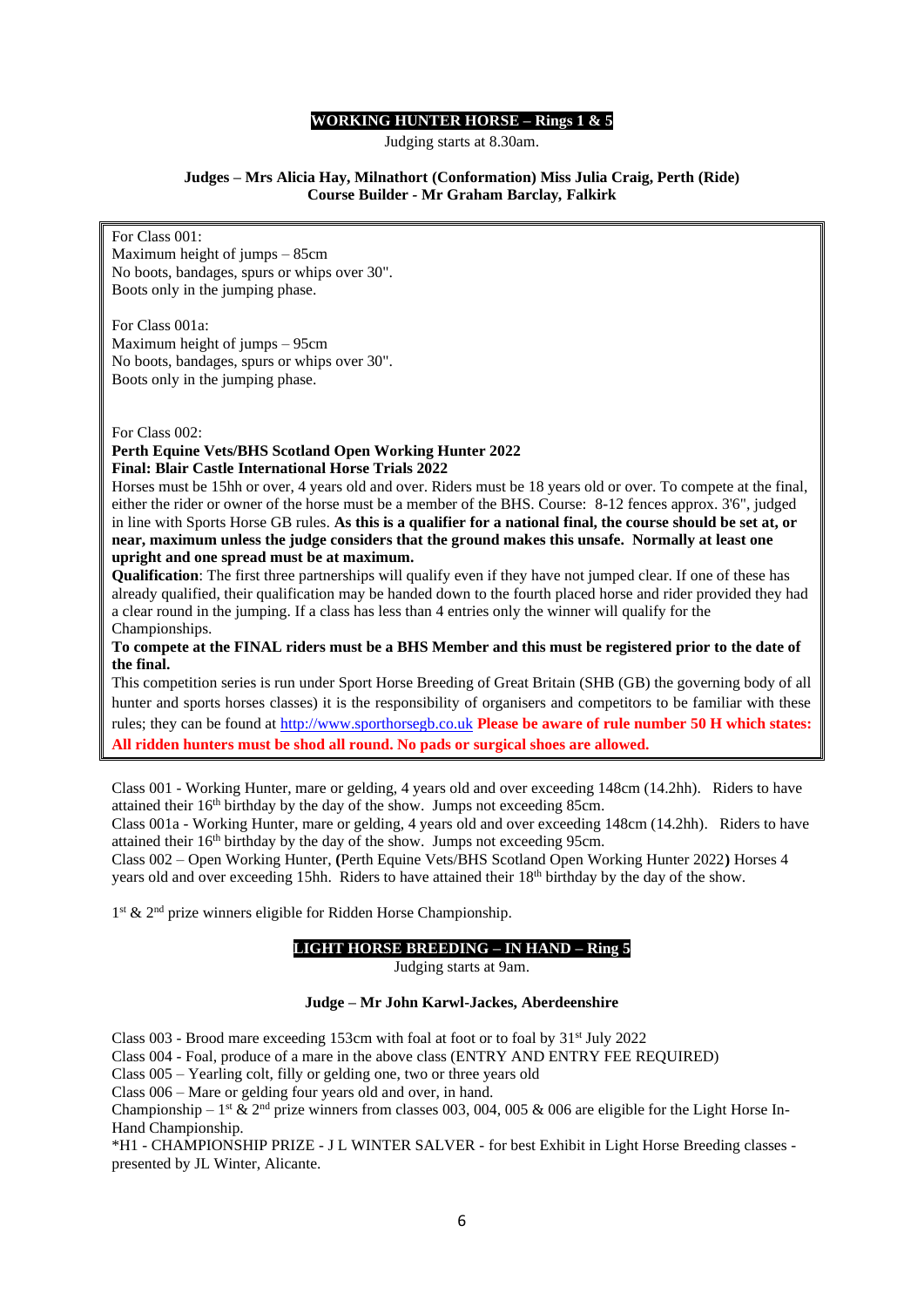#### **RIDDEN HORSE – Ring 5**

To follow Working Hunter Horse Conformation, NOT BEFORE 11AM

#### **Judges – Mrs Alicia Hay, Milnathort (Conformation) & Miss Julia Craig, Perth (Ride)**

A Novice Horse is a horse that has not won a  $1<sup>st</sup>$  prize prior to  $1<sup>st</sup>$  January in the Show year. Open to mares and gelding exceeding 14.2hh. In all Ridden Horse classes, the rider must be 15 years old or over.

Class 007 - Novice Horse (Riding Horse, Hunter, Cob), mare or gelding, 4 years old and over, exceeding 148cm (14.2hh). These will not be ridden by the Judge.

Class 008 – Riding Horse, mare or gelding, 4 years old and over, exceeding 148cm (14.2hh). Open to riders 15 years and over.

Class 009 – Ridden Hunter, mare or gelding 4 years old & over exceeding 148cms (14.2hh). Open to riders 15 years and over.

Class 010 – Ridden Cob, mare or gelding 4 years old and over, exceeding 148cms (14.2hh). Open to riders 15 years and over.

Championship – 1<sup>st</sup> & 2<sup>nd</sup> prize winners from classes 001, 002, 007, 008, 009 & 010 are eligible for the Ridden Horse Championship.

\*H2 - CHAMPIONSHIP PRIZE - CENTRAL SADDLERY PERPETUAL TROPHY

\*H3 – CHAMPIONSHIP PRIZE - THE EWAN M. BEATON TROPHY. A Perpetual Trophy presented to the winner of the RIDDEN HUNTER CLASS (class 009) in the RIDDEN HORSE SECTION.

#### **MOUNTAIN & MOORLAND PONIES – Ring 6**

Judging will not commence before 12pm.

#### **Judge – Mrs Marguerite Osborne, Angus**

#### **(In Hand & Ridden sections)**

Note: All Ponies in this section must be registered with the appropriate Breed Society. All Stallions & Colts, two years old and over, must be in possession of a current appropriate Breed Society Stallion Licence

**Highland Ponies are NOT eligible for the in-hand and ridden classes in the Mountain & Moorland Section as there is a separate Highland Pony Section.**

**Shetland Ponies are NOT eligible for the in-hand classes in the Mountain & Moorland Section as there is a separate Shetland Pony Section.**

**Shetland Ponies ARE eligible for their appropriate RIDDEN classes in the Mountain & Moorland section.**

NPS SCOTLAND QUALIFIERS:

**NPS Scotland/Townhead Pet n Pony In Hand Mountain & Moorland Championship.**

Youngstock, stallions, mares and geldings registered in the main body of their respective Breed Society stud book.

Handler any age, except stallions (see rules). Foals are not eligible.

The owner of the pony does not have to be an NPS Scotland member for the pony to enter this competition, but the owner of the pony must become a member of NPS Scotland to enter the Blair Final.

**The Champion & Res. Champion** in all Mixed, pure-bred M & M, or Breed Championships will qualify for the Final which will take place at the Blair Castle International Horse Trials on 26th August 2022**. Qualification may go to 3rd in the Championship (i.e. 1st Reserve Champion).**

**NPS Scotland/Kilmannan Stud Novice Ridden Mountain and Moorland Championship**

Stallions, mares and geldings four years old and over, registered in the main body of their respective Breed Society stud book.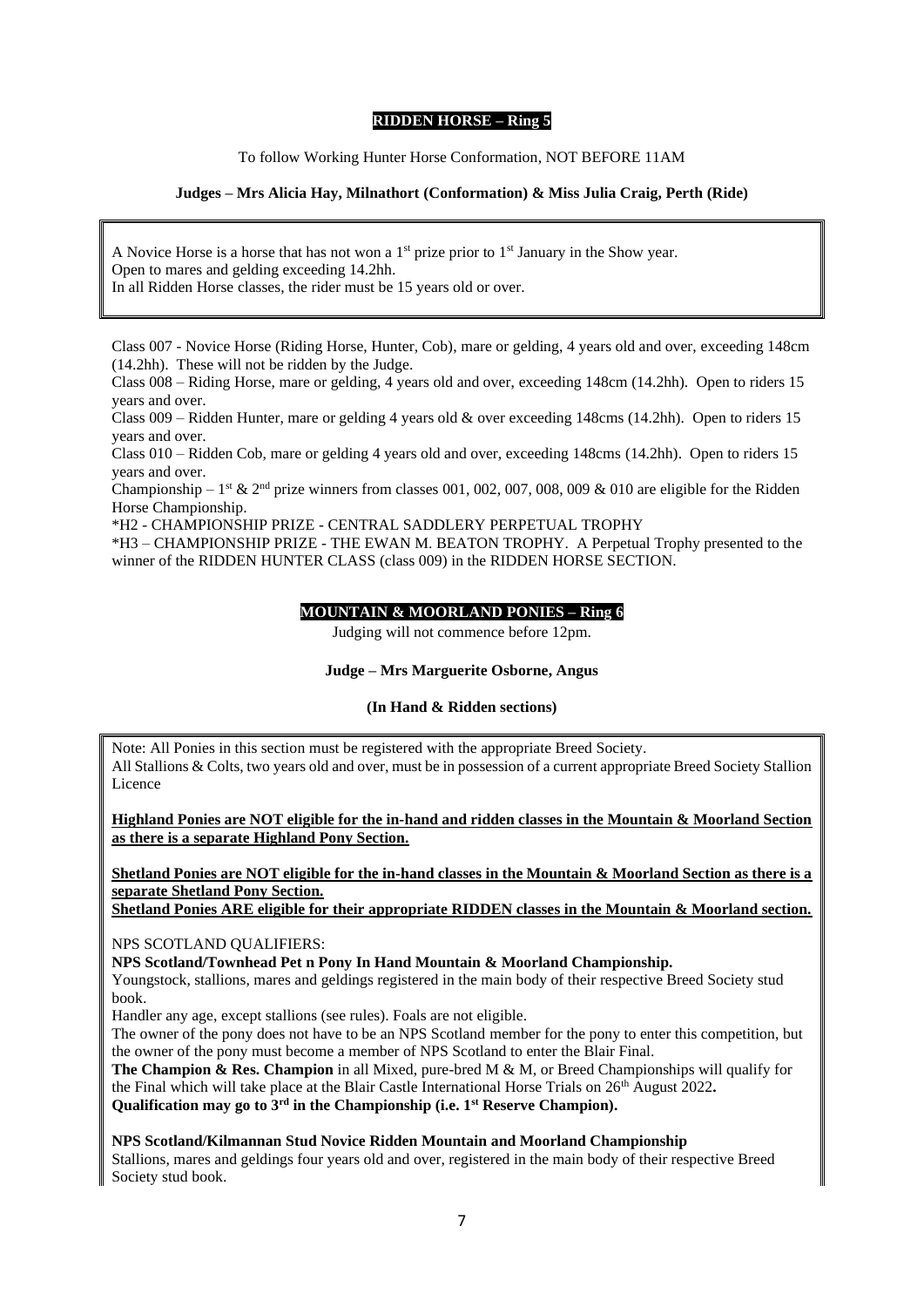A pony is not eligible to compete if, before 1st January in the current year, it has done any of the following: Won an open affiliated mixed M&M Ridden class

Qualified for Horse of the Year Show, BSPS Lemeiux Final or RIHS Open M&M Ridden classes

Qualified for the M&M Novice or Intermediate Ridden final at the NPS Summer Championship show and the NPS Scotland/Kilmannan Stud Novice Finals (Blair) (N.B. Ponies can compete as novices in this competition for two consecutive years provided they do not submit an entry to the final in the first year). **2020 is excluded when calculating consecutive years**

If a pony qualifies for Horse of the Year Show, Olympia or RIHS in its second year it is de-noviced and cannot compete in the Kilmannan Final at Blair Final.

The owner of the pony does not have to be an NPS Scotland member for the pony to enter this competition, but the owner of the pony must become a member of NPS Scotland to enter the Blair Final.

The **2** highest placed ponies, not already qualified, in each class will qualify for the Final which will take place at the Blair Castle International Horse Trials on Friday 26th August 2022. **Qualifications to go no lower than 4 thplace**. This can be either mixed M. & M. or Breed Classes.

#### **NPS Scotland/Maggie May Junior Open Ridden Championship.**

**(At the NPS Scotland Blair Final there will be 2 classes as shown below)**

Mares and geldings four years old and over, registered in the main body of their respective Breed Society stud book**. Please note NO Stallions are allowed in the Junior Classes.**

The highest placed pony, in each Junior Ridden Class not already qualified, will qualify for the Final which will take place at the Blair Castle International Horse Trials on 26<sup>th</sup> August 2022. **Qualifications to go no lower than 4th place.** To be shown in any suitable bridle. All ponies must be stripped in the NPS Scotland Final. In classes run under NPS Rules the ages of riders and handlers are all taken as of 1<sup>st</sup> January of the current year. The only exception is for Leading Rein classes where the child must be at least 3 years old on the day of the class.

The owner of the pony does not have to be an NPS Scotland member for the pony to enter this competition, but the owner of the pony must become a member of NPS Scotland to enter the Blair Final.

#### **NPS Scotland/Baileys Horse Feeds Open Ridden Mountain & Moorland Championship.**

Stallions, mares and geldings **four** years old and over, registered in the main body of their respective Breed Society stud book

Rider any age, except stallions (see rules in section A 3.2).

The owner of the pony does not have to be an NPS Scotland member for the pony to enter this competition, but the owner of the pony must become a member of NPS Scotland to enter the Blair Final.

To be shown in any suitable bridle.

All ponies must be stripped in the NPS Scotland Final.

The **2** highest placed ponies, not already qualified, in each class will qualify for the Final which will take place at the Blair Castle International Horse Trials on Friday 26th August 2022. **Qualifications to go no lower than 4 th place**. This can be either mixed M & M. or Breed Classes.

#### **NPS Scotland/ Kilgraston School M&M Lead Rein Championship**

Mares and geldings four years old and over not exceeding 122 cms, registered in the main body of the following Breed Society stud books:

Dartmoor, Exmoor, Shetland, New Forest, Welsh A and Welsh B

Rider must be at least 3 years old on the day of the class and not to have attained their  $9<sup>th</sup>$  birthday by the  $1<sup>st</sup>$ January in the current year.

The owner of the pony does not have to be an NPS Scotland member for the pony to enter this competition, but the owner of the pony must become a member of NPS Scotland to enter the Blair Final.

Ponies will not be stripped.

Ponies must be shown in a snaffle bit with the lead rein attached to the noseband.

Ponies must not be cantered.

Ponies may not be ridden side saddle.

Handles on saddles are permitted.

The 2 highest placed ponies in the Lead Rein Class not already qualified will go forward to the final which will take place at the Blair Castle International Horse Trials on 26<sup>th</sup> August 2022. **Qualifications to go no lower than 4th place.**

#### **NPS Scotland/ Kilgraston School M&M First Ridden Championship**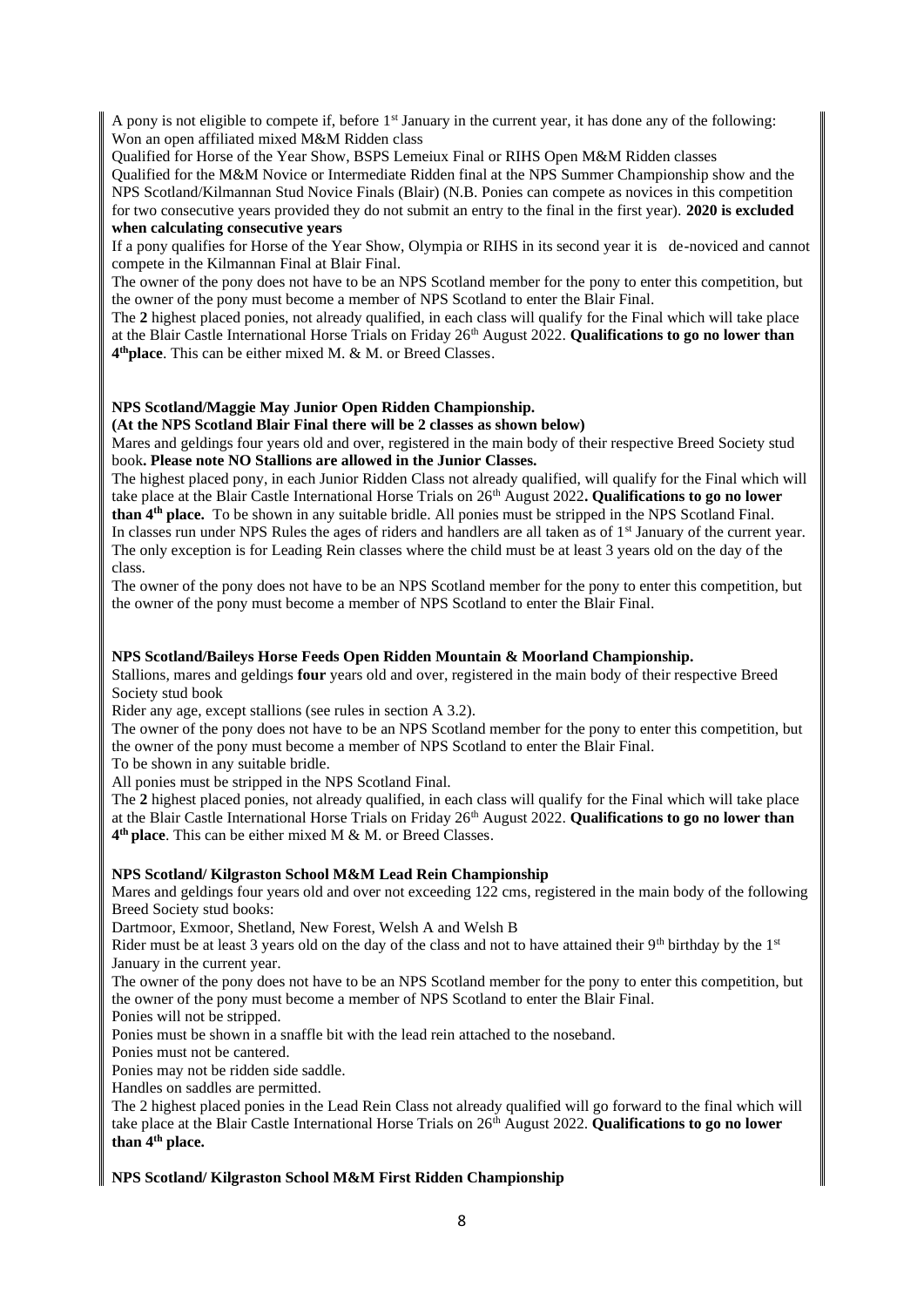Mares and geldings four years old and over not exceeding 128cms, registered in the main body of the following Breed Society stud books:

Dartmoor, Exmoor, Shetland, New Forest, Welsh A and Welsh B

Riders not to have attained their  $12<sup>th</sup>$  birthday by  $1<sup>st</sup>$  January in the current year

The owner of the pony does not have to be an NPS Scotland member for the pony to enter this competition, but the owner of the pony must become a member of NPS Scotland to enter the Blair Final.

Ponies must not be cantered except in their individual show.

Ponies will not be stripped.

Ponies may not be ridden side saddle.

Ponies may be shown in any suitable bridle.

The 2 highest placed ponies in the First ridden class not already qualified will go forward to the final which will take place at the Blair Castle International Horse Trials on 26<sup>th</sup> August 2022. **Qualifications to go no lower than 4 th place.**

Class 011 - M & M In Hand. Stallion, gelding, filly or colt, 3 years old & under. Dales, Fells, Connemara, New Forest & Welsh Section C & D.

Class 012 - M & M In Hand. Stallion, gelding, filly or colt, 3 years old & under. Welsh section A & B, Exmoor & Dartmoor.

Class 013 - M & M In Hand. Stallion, mare or gelding 4 years old & over. Dales, Fells, Connemara, New Forest & Welsh Section C & D.

Class 014 - M & M In Hand. Stallion, mare or gelding, 4 years old & over. Welsh section A & B, Exmoor & Dartmoor.

Championship – 1<sup>st</sup> & 2<sup>nd</sup> prize winners from classes 011, 012, 013 & 014 are eligible for the Mountain & Moorland In-Hand Championship.

\*H4- CHAMPIONSHIP PRIZE- SHELL & BP FARM SERVICES PERPETUAL TROPHY – Awarded to the Champion in the M&M In-Hand section

\*H5 - COLVILLE CIGARETTE BOX PERPETUAL TROPHY - for the highest placed In Hand Welsh Pony (A & B) exhibit in class 012.

Class 015 - Mountain & Moorland Lead Rein. Mare or Gelding, 4 years old & over not exceeding 122cm. Open to Dartmoor, Exmoor, Shetland & Welsh A & B. Rider not to have attained their 9th birthday before 1<sup>st</sup> January in the current year - to be led by an attendant. To be shown in a snaffle bridle. Lead rein to be attached to the noseband only.

Class 016 - Mountain & Moorland First Ridden - Mare or Gelding, 4 years & over not exceeding 128cm. Open to Dartmoor, Exmoor, Shetland & Welsh A & B. Riders not to have attained their  $12^{th}$  birthday before  $1^{st}$ January in the current year. To be shown in any suitable bridle.

Championship –  $1^{st}$  &  $2^{nd}$  prize winners in classes 015 & 016 are eligible for the Mini M&M Championship. \*H6 - MINI CHAMPIONSHIP

Class 017 - Novice Ridden M & M, Stallion, mare or gelding, 4 years old & over. Dale, Fell, Connemara, New Forest, Welsh Section C & D. Rider any age.

Class 018 - Novice Ridden M & M, Stallion, mare or gelding, 4 years old & over. Dartmoor, Exmoor, Shetland & Welsh Section A & B. Rider any age.

Class 019 – Junior Open Ridden, mare or gelding, 4 years old & over - Registered Pure Bred, Dartmoor, Exmoor, Shetland & Welsh Section A & B - rider under 14 on  $1<sup>st</sup>$  January.

Class 020 – Junior Open Ridden, mare or gelding, 4 years old & over. Registered Pure Bred, Dale, Fells,

Highland, Connemara, New Forest & Welsh section C & D - rider under 18 on 1<sup>st</sup> January.

Class 021 - Mountain & Moorland Open Ridden Class Stallion, mare or gelding, 4 years old & over - Registered Pure Bred, Dartmoor, Exmoor, Shetland & Welsh Section A & B - rider any age.

Class 022 - Mountain & Moorland Open Ridden Class Stallion, Mare or Gelding, 4 years old & over. Registered Pure Bred, Dale, Fells, Connemara, New Forest & Welsh section C & D - rider any age.

Championship – 1<sup>st</sup> & 2<sup>nd</sup> prize winners from classes 017, 018, 019, 020, 021 & 022 are eligible for the M&M Ridden Championship.

\*H7 - CHAMPIONSHIP PRIZE - THE MARGARET HANNAH BARR PERPETUAL CUP – Awarded to the champion pony in the Ridden M & M section.

\*H8 - BLAIRHILL PERPETUAL TROPHY for best Dartmoor from class 021 - presented by the Hon. Mrs D Bruce, Blairhill. STALLIONS EXCLUDED.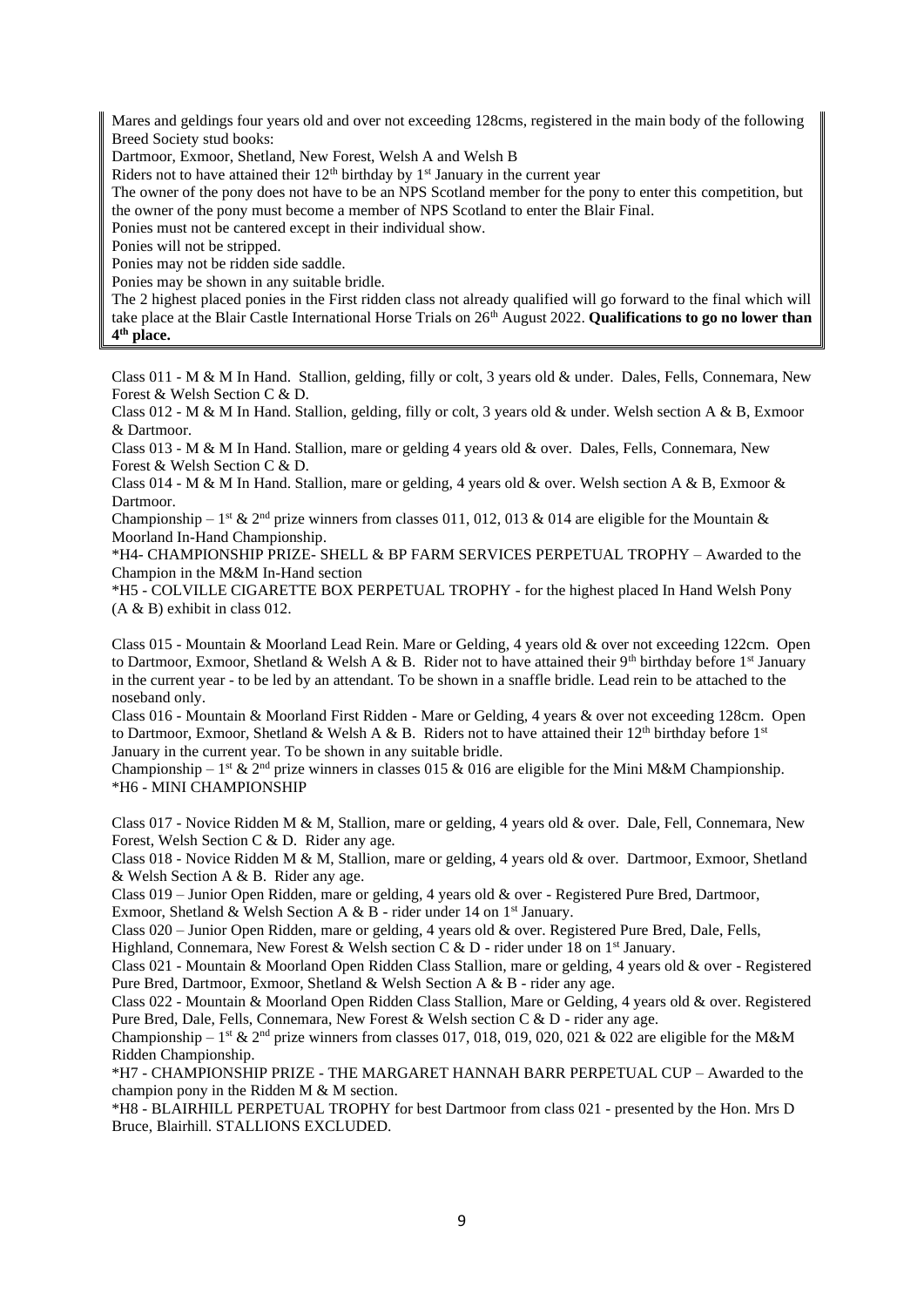#### **MOUNTAIN & MOORLAND WORKING HUNTER PONY – Rings 1 & 2**

Judging to follow Working Hunter Horses.

#### **Judges – Mrs Aly Boswell, Ayrshire (Conformation) Mrs Pat Stirling, Galashiels (Jumping)**

#### **Course Builder** *-* **Mr Graham Barclay***,* **Falkirk**

#### NPS SCOTLAND QUALIFIERS:

#### **NPS Scotland/Kingfisher Building Products Mountain & Moorland Open WHP Championship.**

Stallions, mares and geldings **five** years old or over, registered in the main body of their respective Breed Society stud book. Ponies may be measured at the judge's discretion.

FOUR classes as follows:

Class 1 – Ponies not exceeding 122cms

Class 2 – Ponies exceeding 122cms but not exceeding 133cms

Class 3 – Ponies exceeding 133cms but not exceeding 143cms

Class 4 – Ponies exceeding 143cms but not exceeding 148cms (with the exception of Welsh Section D and

Dales for which there is no height restriction).

|  | Min Max Max. (spread)<br>Class 1 55cms 70cms 55cms<br>Class 2 65cms 80cms 65cms<br>Class 3 75cms 90cms 75cms<br>Class 4 85cms 100cms 85cms |
|--|--------------------------------------------------------------------------------------------------------------------------------------------|

Rider any age, except stallions (see rules). Riders may only ride one pony in each class.

The owner of the pony does not have to be an NPS Scotland member for the pony to enter this competition, but the owner of the pony must become a member of NPS Scotland to enter the Blair Final.

The course will consist of a minimum of seven fences, one of which must be a spread, a change of direction must be included. If a hazard is included, it will be numbered and judged as a fence. A water tray jump will be included at the final.

Ponies may be shown in any suitable bridle.

All ponies must be stripped in the NPS Scotland Final.

The 2 highest placed ponies, in each class not already qualified, will qualify for the Final which will take place at the Blair Castle International Horse Trials on Friday 26<sup>th</sup> August 2022. **Qualifications to go no lower than 4<sup>th</sup> place.**

Class 023 - Mountain & Moorland Open WHP Stallion, Mare or Gelding, 4 years old and over, exceeding 143cms. Registered pure-bred ponies. Rider any age.

Class 024 - Mountain & Moorland Open WHP Stallion, Mare or Gelding, 4 years old and over, exceeding 133cms but not exceeding 143cms. Registered pure-bred ponies. Rider any age.

Class 025 - Mountain & Moorland Open WHP Stallion, Mare or Gelding, 4 years old and over, exceeding 122cms but not exceeding 133cms.Registered pure-bred ponies. Rider any age.

Class 026 - Mountain & Moorland Open WHP Stallion, Mare or Gelding, 4 years old and over, not exceeding 122cms. Registered pure-bred ponies. Rider any age.

Championship – 1<sup>st</sup> & 2<sup>nd</sup> prize winners from classes 023, 024, 025, & 026 are eligible for the M&M WHP championship.

\*H9- CHAMPIONSHIP PRIZE-THE GEORGE MCKERRACHER MEMORIAL PERPETUAL CHALLENGE TROPHY – awarded to the champion pony in the M&M WHP section.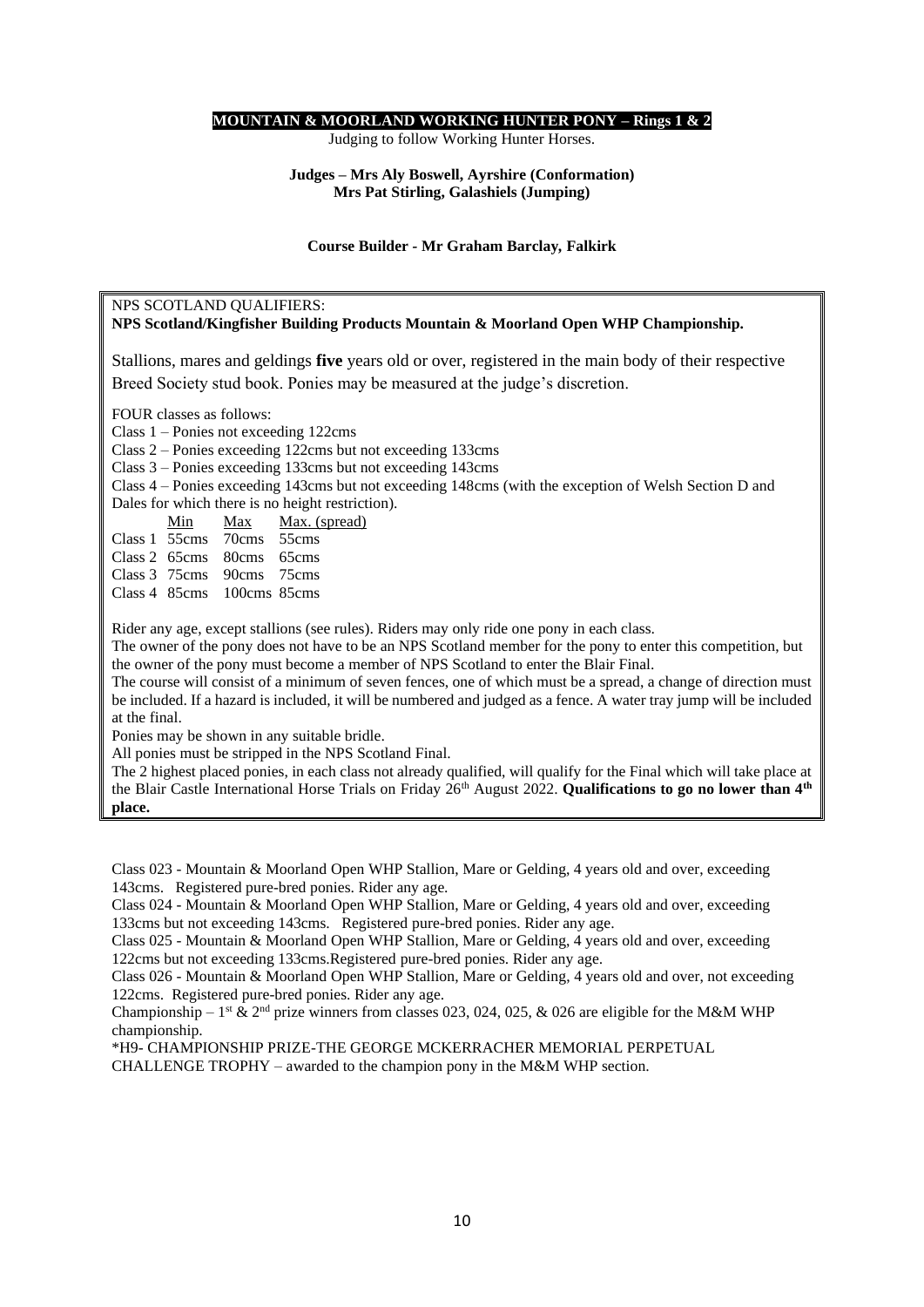#### **BSPS WORKING HUNTER PONY – Rings 1 & 2**

Judging to follow Mountain and Moorland WHP.

#### **Judges – Mrs Aly Boswell, Ayrshire (Jumping) Mrs Pat Stirling, Galashiels (Conformation)**

**Course Builder** *-* **Mr Graham Barclay, Falkirk**

No bandages, spurs or whips over 30". Boots allowed in jumping phase only.

Blair Castle Working Hunter Pony Series: Ponies placed first to fourth in the qualifying classes will qualify for the Championships held at the Blair Castle International Horse Trials & Country Fair on Thursday 25th August 2022. Qualification may go down to sixth place if higher placed ponies have previously qualified.

Class 027 - The BSPS Mixed Height Novice Working Hunter Pony, mare or gelding 4 years old & over, not exceeding 158cm. PLEASE STATE HEIGHT OF PONY. Competitors will jump their correct height section. Riders must be the correct age for the height of the pony they ride. Riders may ride more than one pony providing the animals are of a different height section. Riders must declare if they are competing in the 153cm or Intermediate section. This will be judged as one class or sub-divided into four classes if sufficient entries. NOT ELIGIBLE FOR CHAMPIONSHIP.

Class 028 - The BSPS Cradle Stakes, mare or gelding, four years old and over, not exceeding 122cm. Suitable to be ridden by a rider not to have attained their  $11<sup>th</sup>$  birthday before  $1<sup>st</sup>$  January in the current year.

Class 029 - The BSPS Nursery Stakes, mare or gelding, four years old and over, not exceeding 133cm. Suitable to be ridden by a rider not to have attained their 12<sup>th</sup> birthday before 1<sup>st</sup> January in the current year.

Championship –  $1^{\text{st}}$  &  $2^{\text{nd}}$  prize winners from classes 026 & 027 are eligible for the Mini WHP championship. \*H10 - MINI CHAMPION

Class 030 – The BSPS Open Working Hunter Pony, mare or gelding, four years old and over, not exceeding 133cm. Riders not to have attained their  $14<sup>th</sup>$  birthday before  $1<sup>st</sup>$  January in the current year.

Class 031 – The BSPS Open Working Hunter Pony, mare or gelding, four years old and over, exceeding 133cm not exceeding 143cm. Riders not to have attained their 17<sup>th</sup> birthday before 1<sup>st</sup> January in the current year. Class 032 - The BSPS Open Working Hunter Pony, mare or gelding, four years old and over, exceeding 143cm not exceeding 153cm. Riders not to have attained their  $20<sup>th</sup>$  birthday, before 1<sup>st</sup> January in the current year. Class 033 - The BSPS Open Intermediate Working Hunter, mare or gelding, 4 years old or over, exceeding 148cms and not exceeding 158cms. Riders not to have attained their  $25<sup>th</sup>$  birthday before 1<sup>st</sup> January in the current year.

Championship – 1<sup>st</sup> & 2<sup>nd</sup> prize winners from classes 030, 031, 032 & 033 are eligible for the Open WHP Championship.

\*H11 - CHAMPIONSHIP PRIZE - BLAIR DRUMMOND PERPETUAL TROPHY presented by Lady E Muir and the late Sir John Muir to the Champion WHP.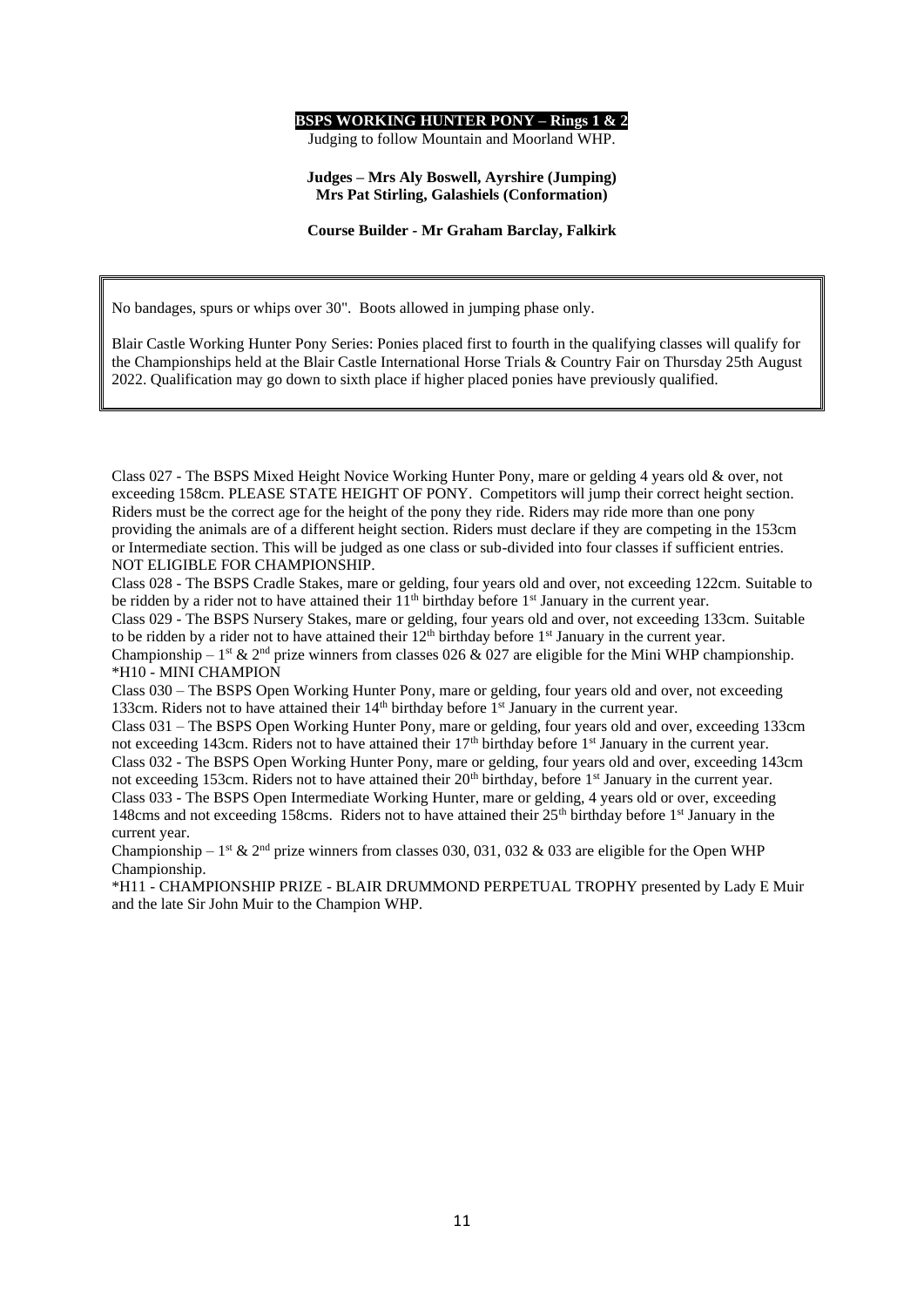#### **SHOW PONIES – Ring 3**

Judging to commence at 9am.

#### **Judge – Mr Tom Best, (Waxwing) Fife**

Class 034 - The BSPS Lead Rein Pony, mare or gelding, four years old and over, not exceeding 122cm. Riders not to have attained their 8<sup>th</sup> birthday before 1<sup>st</sup> January in the current year. Ponies must be shown in snaffle bridles only. The attendant MUST affix the lead rein to the noseband on which it must remain while the pony is in the ring. Lead Rein Rosette for each exhibitor.

Class 035 - The BSPS First Ridden Pony, mare or gelding, four years old and over, not exceeding 122cm. Riders not to have attained their 10<sup>th</sup> birthday before 1<sup>st</sup> January in the current year. First Ridden Rosette for each exhibitor.

Championship –  $1^{st}$  &  $2^{nd}$  prize winner from classes 034 & 036 are eligible for the Mini Show Pony Championship.

\*H12 - MINI CHAMPION PRIZE - THE 1st KILBRYDE PERPETUAL SILVER GOBLET – to be awarded to the Mini Champion in the Show Pony section.

Class 036 - The BSPS Mixed Height Novice Show Pony, mare or gelding, four years old and over (shown in snaffle bridle only) not exceeding 148cm. Rider to be correct age for height of pony they ride. NOT ELIGIBLE FOR CHAMPIONSHIP.

Class 037 - The BSPS Open Show Pony, Mixed Height. Mare or gelding, four years old or over, not exceeding 148cm. Riders must be the correct age for the height of pony they ride. **THIS CLASS WILL BE SPLIT IF NUMBERS FORWARD/ENTERED ALLOW - In this instance, classes will commence with 128cm Show Ponies**.

\*H13 - CHAMPIONSHIP PRIZE - SOCIETY PERPETUAL SHIELD - for the best Pony in class 037.

#### **INTERMEDIATES – Ring 3**

Judging to follow Show Ponies.

#### **Judge – Mr Tom Best, (Waxwing) Fife**

Class 038 - The BSPS Intermediate Show Riding Type, mare or gelding, 4 years old or over, exceeding 146cms, but not exceeding 158cms. Riders not to have attained their 25<sup>th</sup> birthday before 1<sup>st</sup> January within the current year.

Class 039 - The BSPS Open Intermediate Show Hunter Type, mare or gelding, 4 years old and over, exceeding 148cms but not exceeding 158cms. Riders not to have attained their  $25<sup>th</sup>$  birthday before 1st January within the current year.

Championship –  $1^{st}$  &  $2^{nd}$  prize winners from classes 038 & 039 are eligible for the Intermediate Championship. \*H14 - CHAMPIONSHIP PRIZE - SOCIETY CUP – awarded to the Intermediate Champion.

#### **SHOW HUNTER PONIES – Ring 3**

Judging to follow Intermediates.

#### **Judge – Mr Tom Best, (Waxwing) Fife**

Class 040 - The BSPS Lead Rein Pony of Hunter Type mare or gelding, 4 years old and over, not exceeding 122cm. Riders not to have attained their  $9<sup>th</sup>$  birthday before the 1<sup>st</sup> January in the current year. Class  $041$  – The BSPS 1<sup>st</sup> Pony of Hunter Type mare or gelding, 4 years old and over, not exceeding 122cm. Riders not to have attained their  $10<sup>th</sup>$  birthday before the  $1<sup>st</sup>$  January in the current year. Championship –  $1^{st}$  &  $2^{nd}$  prize winners are eligible for the Mini SHP Championship. \*H15 – Mini SHP Championship.

Class 042 - The BSPS Mixed Height Novice Show Hunter Pony, mare or gelding, 4 years old & over, not exceeding 153cm. Riders MUST be the correct age for the height of the animal they ride. NOT ELIGIBLE FOR CHAMPIONSHIP.

Class 043 - The BSPS Mixed Height Open Show Hunter Pony, Mare or Gelding 4 years old and over, not exceeding 153cm. Riders MUST be the correct age for the height of the animal they ride. **THIS CLASS**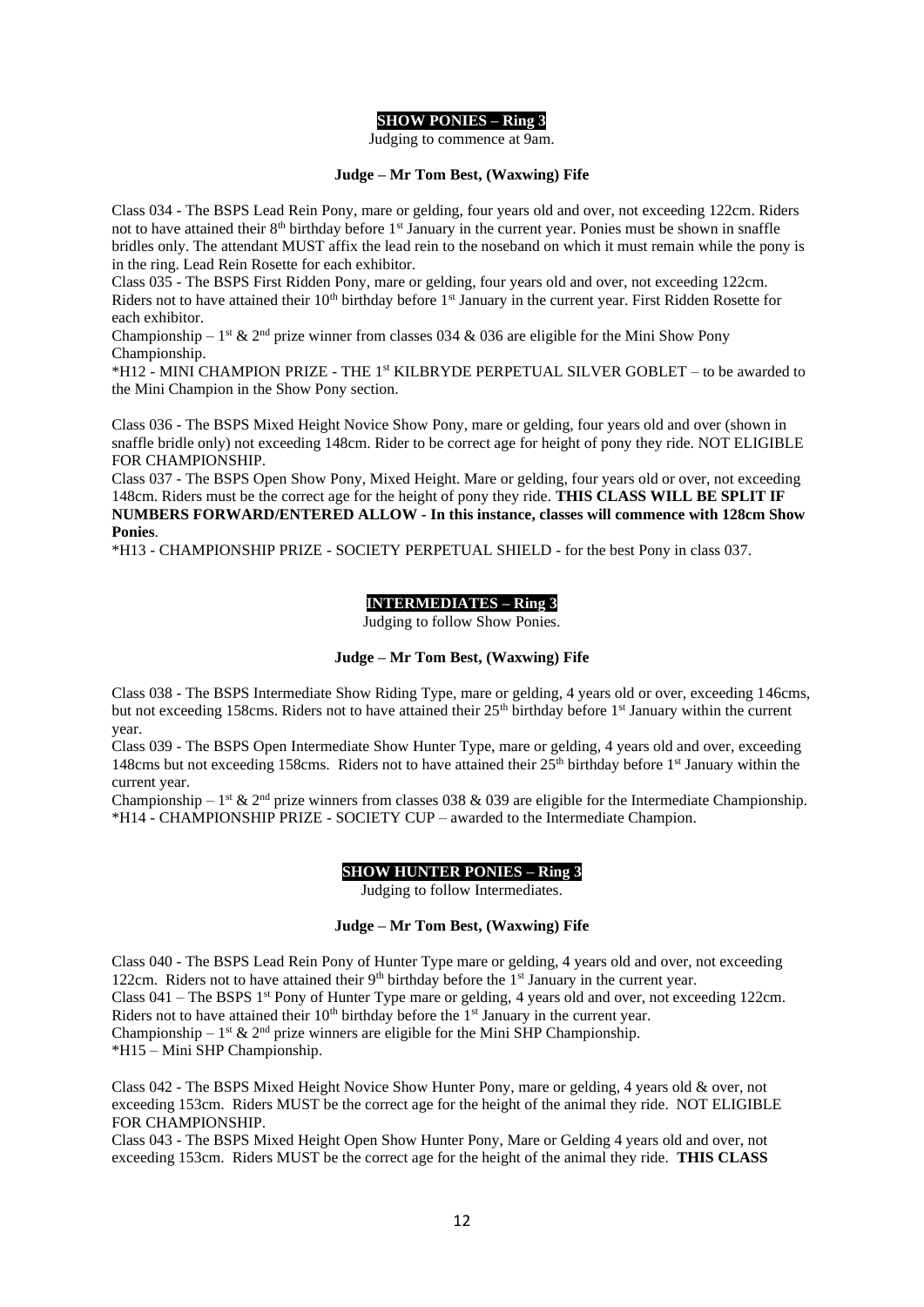#### **WILL BE SPLIT IF NUMBERS FORWARD/ENTERED ALLOW - In this instance, classes will commence with 122cm Show Hunter Pony.**

\*H16 - CHAMPIONSHIP PRIZE - SCOTTISH POWER PERPETUAL TROPHY - for the best Pony in class 043.

#### **VETERAN HORSE – Ring 5**

Judging to follow Ridden Clydesdale but will not commence before 1pm.

#### **Judge – Mr John Karwl-Jackes, Aberdeenshire**

*Veteran Horse Society – AREA QUALIFIER 2022.*

#### *First round qualifier for the Veteran Horse Society Supreme Final: VETERAN HORSE OF THE YEAR 2022 Kindly Sponsored by Allen & Page.*

Open to members and non-members. All competitors and grooms must adhere to VHS Rules in all circumstances. Failure to do so may result in immediate disqualification.

**VHS Regional Final qualification**. All competitors placed 1<sup>st</sup> to 4<sup>th</sup> in each age category will qualify for the corresponding class at VHS Regional Finals. Members must carry their cards in the ring and have their showing card signed by the judge in the ring as proof of qualification. Non-members will receive a red qualification card which can be exchanged for signed showing card when applying for VHS membership. *This MUST be done within 21 days of qualification.* It is the competitor's responsibility to present their Showing card to the judge. **Regional Finals are open to members only.**

All competitors are eligible to enter open classes at the National Veteran Championships, to be held at Arena UK Lincolnshire on  $30<sup>th</sup>$  September –  $2<sup>nd</sup>$  October 2022. No qualification or membership necessary. See VHS website for schedule.

For further information please visit the VHS website [www.veteran-horse-society.co.uk](http://www.veteran-horse-society.co.uk/) or telephone the VHS Show Office on 01239 881300 or 07789 514004.

Class 044 – Veteran In-Hand, Combined Age Class (15 years and over).

To be run as one class but judged as separate age categories:

Diamond Veteran (25 years and over), Veteran (20–24 years) & Pre-Veteran (15–19 years). Open to horses and ponies of any breed and height.

CHAMPIONSHIP - Reserve and Champion to qualify to the Pre-Qual.

Class 045 – Veteran Ridden, Combined Age Class (15 years and over).

To be run as one class but judged as separate age categories:

Diamond Veteran (25 years and over), Veteran (20–24 years) & Pre-Veteran (15–19 years). Open to horses and ponies of any breed and height.

1<sup>st</sup> and 2<sup>nd</sup> from each age category will go forward to the Championship

CHAMPIONSHIP - Reserve and Champion to qualify to the Pre-Qual Supreme

Championship –  $1<sup>st</sup>$  and  $2<sup>nd</sup>$  prize winners from classes 044 & 045 are eligible for the Veteran championship. \*H17 – CHAMPIONSHIP PRIZE – awarded to the Champion Veteran Horse or Pony.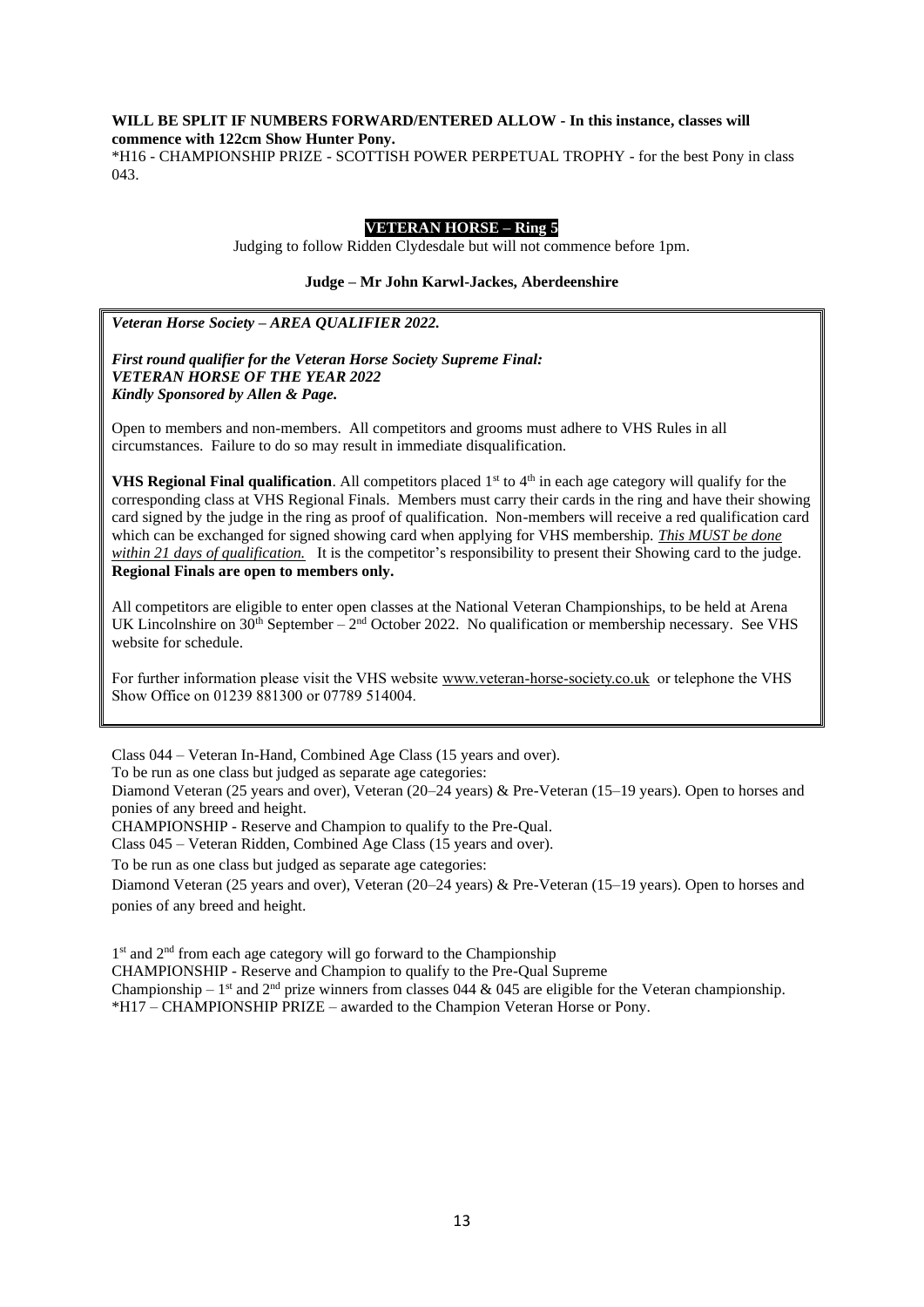#### **HORSE & COUNTRY RACERS – Ring 5**

Judging to follow Veterans

#### **Judge – Judge – Mr John Karwl-Jackes, Aberdeenshire**

The Horse & Country Racehorses (HCR) series is open to Thoroughbreds who have raced, trained or been bred to race. Racing injuries will be ignored providing the horse is sound. Riders must be 14 years plus; ridden horses must be 4 years plus and veterans are 12 years plus. Judges will not ride and you will not be asked to gallop as a ride but may be asked to gallop in your individual show. To compete at the HCR Championships at Grand Slam, Ingliston in September 2020, the handler/rider **and** horse must be registered with HCR. Members must carry their cards in the ring for signing at qualifying shows and be placed  $1<sup>st</sup> - 4<sup>th</sup>$  (qualifications *may* be passed down to 6<sup>th</sup> place). Non-members must send their qualification cards (presented by the judge), fees, and register with HCR before the closing date for entries for the Grand Slam.

Please note that ridden classes will be run before In Hand classes where possible.

Class 046 – HCR Ridden Ex Racehorse; horses 4 years old and over, any sex, riders 14 years and over.

Class 047 – HCR In hand Ex Racehorse; horses any age and sex, handlers to be 14 years and over.

\*H18 – CHAMPIONSHIP PRIZE – awarded to the Champion HCR.

#### **COLOURED HORSE & PONY – Ring 5**

Judging to follow Horse & Country Racers

#### **Judge – Mr John Karwl-Jackes, Aberdeenshire**

If entries suffice, the foregoing classes shall be split into native and non-native.

Class 048 - Coloured Non-Native/Native/Cob/Traditional type In Hand Class. Open to any height of horse or pony, any age.

\*H19 - CHAMPIONSHIP PRIZE – DOUNE AND DUNBLANE SHOW PERPETUAL QUAICH for the winner of class 048.

Class 049 - Coloured Ridden, Non-Native/Native/Cob/Traditional type, 4 years old and over. Rider any age. Championship – 1<sup>st</sup> and 2<sup>nd</sup> prize winners in classes 048 & 049 are eligible for the Coloured Championship. \*H20 - CHAMPIONSHIP PRIZE – DOUNE AND DUNBLANE SHOW PERPETUAL QUAICH for the winner of class 049.

\*H21 - CHAMPIONSHIP PRIZE – awarded to the Champion Coloured Horse or Pony.

#### **CLYDESDALE HORSES**

Judging will commence at 10.00am in the Main Ring

#### **Judge – Mr Ronald Brewster, (Bandirran) Perthshire**

This show is affiliated to the Clydesdale Horse Society.

#### **The Clydesdale Horse Society Shield**

A Shield (which will be supplied and engraved by The Clydesdale Horse Society) will be awarded to the best yearling or two-year-old colt or filly, registered or eligible for registration with the Society, not having won a Shield before in its lifetime. The exhibitor must be a current member of The Clydesdale Horse Society.

#### **Young Handlers Class**

An engraved medal is presented by The Clydesdale Horse Society to the best young handler aged 12 to 16 on the day of the show who has not already qualified. That person will also receive a Young Handler qualifier rosette on the day of the show. The capabilities of the handler are to be assessed, not the animal being led.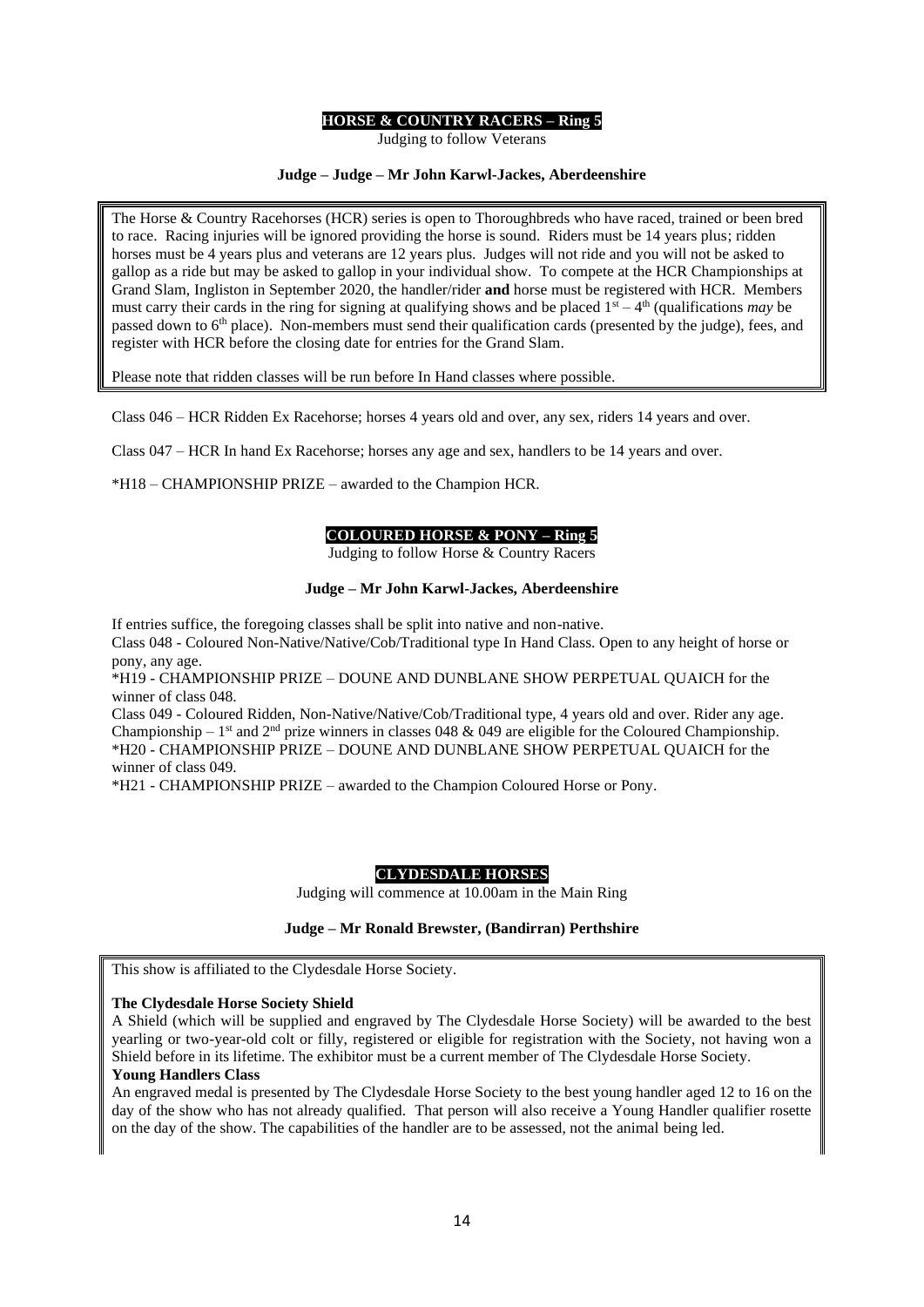Qualifiers from any show held prior to 30<sup>th</sup> April in any year will qualify for the Young Handler final at the Royal Highland Show in the year of that show. Qualifier after 30<sup>th</sup> April in any year will qualify for Young Handler Final at the following year's Royal Highland Show.

A merit rosette will be given to all entrants in the class.

The Young Handler Scheme and The Young Handler Final are generously sponsored by the James Bennett Fund.

#### **CHS Awards**

#### **The Clydesdale Horse Society Shield**

As ever affiliation permits a Show to award a Clydesdale Shield to the best Clydesdale yearling or two-year old colt or filly that has not already won such a Shield in its lifetime. Please note for the avoidance of any doubt, that geldings cannot win this shield, nor can grade ups and colts out of grade up mares.

Winners must be registered or in the process of being registered with CHS and exhibited by a current member of CHS.

Only current members of our Society can compete for a Shield. A Rosette is also awarded. In its lifetime each animal may only win one Shield and so the judge must choose the best eligible animal from non-Shield winners.

#### **Young Handlers Class**

Young Handlers must be aged 12 to 16 on the day of the qualifying show. Handlers may compete in any number of Young Handlers classes in any year / qualifying period, but they may only qualify once. If any handler placed in a class has already qualified in the period 1 May and up to 30 April then the qualifying place must go down the line to the first available non-qualifier.

Only animals that have already competed in the normal show or driving classes may be used. Entire colts are not allowed. Judging of this class is not to be on the merits of the animals – it is to be on the quality of the stockmanship and handling in the show ring by the Young Handler. Rosettes will be provided to all entrants by the CHS. Competitors should wear white coats, CHS ties and suitable footwear.

Please note that handlers may still compete in the final at the Royal Highland Show although they may be aged 17 by that point. The qualifying cut-off date is the actual day of the affiliated show. As a special concession, all qualifiers from affiliated shows in 2019, 2020 and 2021 and those qualifying up to 30<sup>th</sup> April 2022 are eligible to compete in the Young Handler Final at the 2022 Royal Highland Show.

#### **Show Ring Etiquette**

Exhibitors, handlers and their grooms must at all times present themselves in the show ring neatly and smartly dressed. For in-hand classes a white coat is recommended, with smart trousers or skirt with a shirt and tie. Appropriate footwear should be worn. Only two persons should be permitted in the show ring with each horse, namely the person leading the horse and one attendant for dressing out purposes. The attendant should also be smartly dressed.

#### **Blair Castle Ridden Clydesdale Championship**

One class, to be judged as a ridden hunter class. Run under Clydesdale Society rules.

Blair Castle Ridden Clydesdale Series: This class is a qualifier for the Ridden Clydesdale Championship to be held at the Blair Castle International Horse Trials & Country Fair on Sunday 28th August 2022. The first two in each class to qualify. Qualification may go down to fourth place, if horses placed 1st and 2nd have previously qualified. Registered Clydesdales and those eligible for registration may qualify and enter for the Championship.

Class 050 - Gelding, three years old and upward

Class 051 - Colt or gelding, two years old

Class 052 - Colt or gelding, one year old

Class 053 – Colt, foal

Championship –  $1<sup>st</sup>$  and  $2<sup>nd</sup>$  prize winners in classes 050-053 are eligible for the Championship.

\*H22 **-** CHAMPIONSHIP PRIZE - MUIRTON SILVER SALVER - for the best in hand Clydesdale Male. To become the property of the Exhibitor who shall first win it three times in succession or five times in all.

Class 054 - Mare, yeld, four years old and upwards

Class 055 - Mare, brood, to foal this season or with foal at foot.

Best Foal. (No entry required/no entry money).

Class 056 - Filly, three year old

Class 057 - Filly, two years old

Class 058 - Filly, one year old

Championship –  $1<sup>st</sup>$  and  $2<sup>nd</sup>$  prize winners in classes 054-058 are eligible for the Championship.

\*H23 - CHAMPIONSHIP PRIZE - KEIR CUP - for best in hand female Clydesdale, any age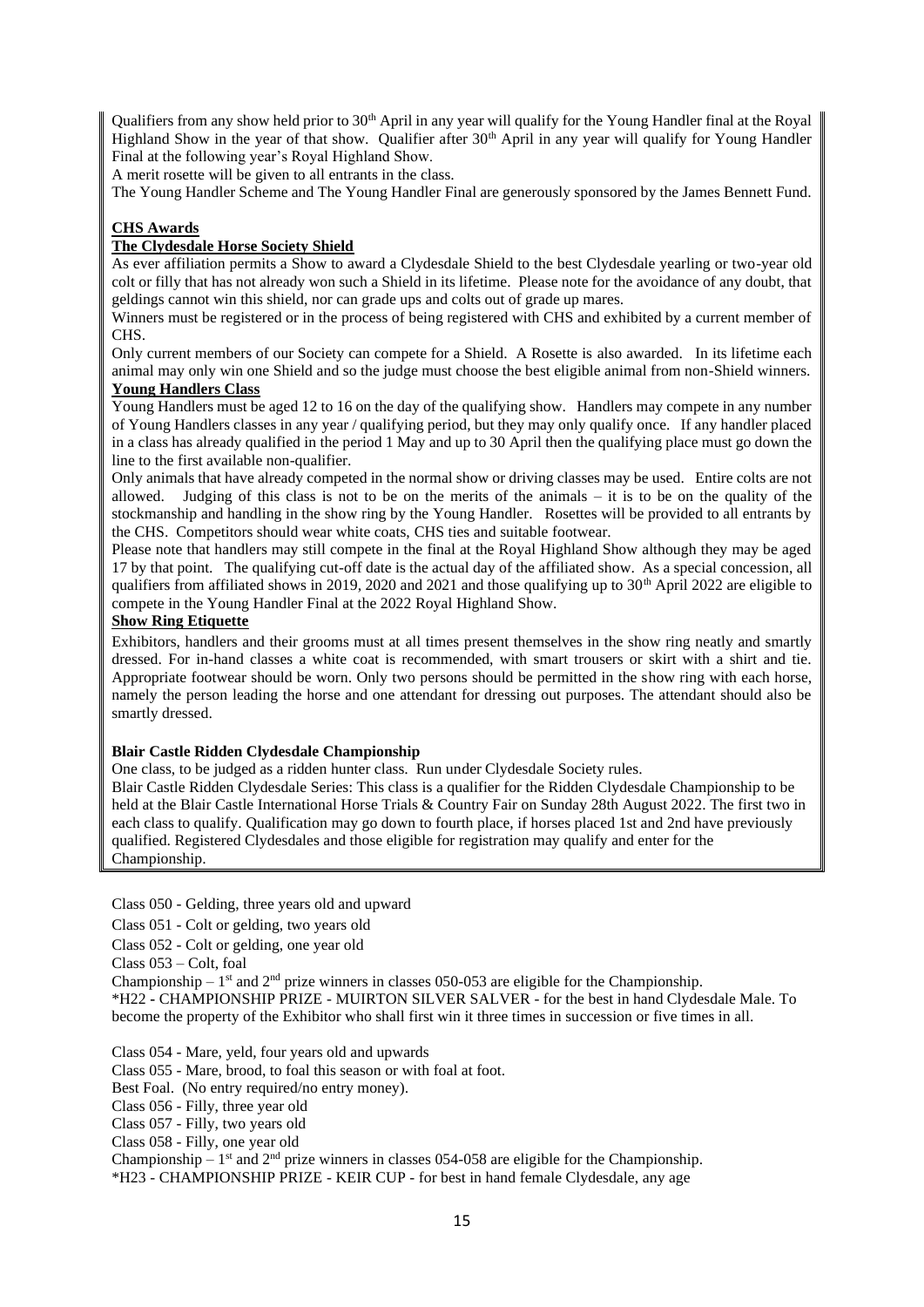**\***H24 - JOHN THOMSON TROPHY for best foal bred by Exhibitor, to become the property of the Exhibitor who shall first win it three times in all.

\*H25 – SCOTTISH CENTRAL HORSE BREEDING SOCIETY PERPETUAL SILVER SALVER – best Clydesdale bred by exhibitor, 3yr old or under

\*H26 - THE OVERALL CHAMPIONSHIP PRIZE - SOCIETY TROPHY - for the best in hand Clydesdale. All prize-winning horses from the in-hand Clydesdale section are eligible to compete.

#### **CLYDESDALES - THE CHALLENGE CUPS**

CHALLENGE CUPS

(NO ENTRY REQUIRED/NO ENTRY MONEY)

\*H27 - A CLYDESDALE HORSE SOCIETY SHIELD will be awarded by the Clydesdale Horse Society to the best yearling or two-year-old colt, or filly registered or eligible for registration with the Society and not having won a shield before in its lifetime.

\*H28 - THE CHAMPIONSHIP (CONFINED) - C W CARRICK CHALLENGE CUP - for best in hand Clydesdale, any age. To become the property of the Exhibitor who shall first win it three successive years, or four times in all, with different animals.

\*H29 - THE CHAMPIONSHIP PRIZE - CHARLES CARRICK CHALLENGE CUP - for best in hand Clydesdale any age, **bred by exhibitor**. To be won three years in succession, or five times in all, with different animals before being won outright.

Class 057 - Clydesdale Young Handlers (entry required/no entry money; entry will also be accepted on the day). Age limit 12-16 years old.

Horse MUST have been exhibited at Show, but not necessarily owned or shown by handler. NO ENTIRE COLTS. One entrant/any horse.

Clydesdale Horse Soc. Medal to the best young handler who has not already qualified this year. Qualifier will be eligible for final at Royal Highland Show in June next year.

\*H30 - THE POINTS TROPHY - THE WEST PLEAN TROPHY presented by John Adamson in 1998 to replace the Littleward Trophy. To be won three times in succession, or four times in all, by Exhibitor gaining most points in the in-hand Clydesdale section.

#### **CLYDESDALE TURNOUTS**

Judging to follow in hand Clydesdales **Appearance fee of £20 per horse**

#### **Judge – Mr Ronald Brewster, Perthshire**

(Classes 060 & 061 will be judged together) Class 060 – Heavy Horse Single Turnout with 2 wheeled vehicle. Class 061 – Heavy Horse Single Turnout with 4 wheeled vehicle.

Class 062 - Heavy Horse Turnout, Pair.

\*H31 – CHAMPIONSHIP PRIZE - PETER STEWART PERPETUAL TROPHY. Awarded to the best Clydesdale Turnout.

#### **RIDDEN CLYDESDALES - Ring**

Judging to take place after Highland Ponies, not before 11am

#### **Judge – Mrs Virginia Osborne-Antolovi, Angus**

Class 063 – Blair Castle Ridden Clydesdale, 4 years old & over. Rider 15 years old & over.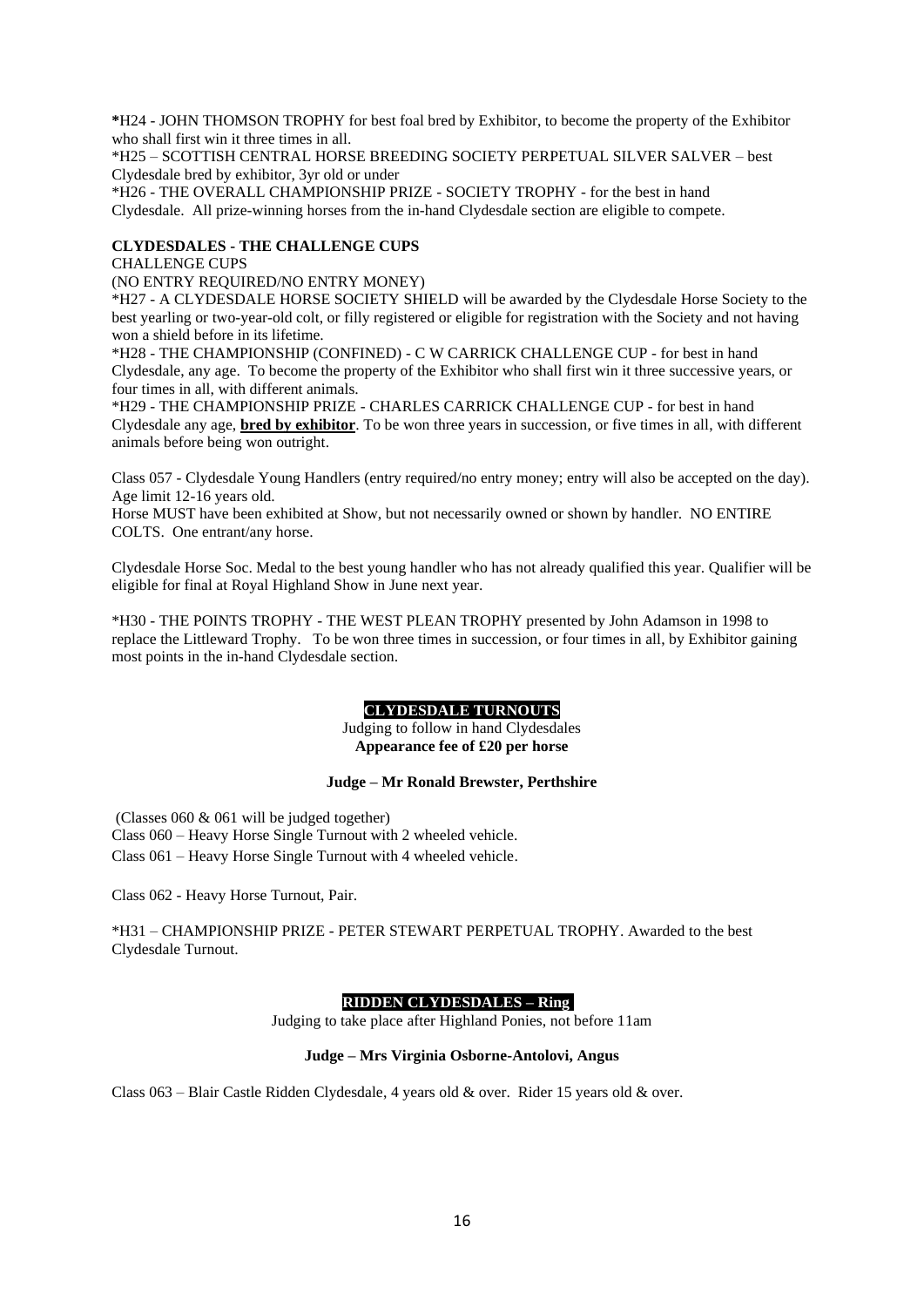#### **HIGHLAND PONIES – Ring 6**

Judging will commence at 9am.

#### **Judge – Mrs Virginia Osborne-Antolovi, Angus**

This Show is affiliated to the Highland Pony Society.

All ponies must be registered in the full body of the Highland Pony Society Stud Book (including appendices A, B & C). All competing Highland pony stallions (In Hand, Ridden, WHP etc.) aged 4yrs and over **must be licensed** with the Highland Pony Society.

**Please note that a Highland Pony registered in the Appendix Register may not accept an NPS Qualifier as they are not eligible.**

This show is a qualifier for the 2022 Highland Pony Society Youngstock Championships.

The Champion youngster across classes *62, 66,67 & 68* will qualify for the Highland Pony Youngstock Championships. If already qualified, the card will pass to the second placed pony but no further. Only pure-bred registered Highland youngstock; foals, 1, 2 and 3yrs olds may enter.

Two Championships will be held; one in Scotland (CSHPC Show at Strathallan Castle on 4 September 2022) and one in England (Great British In Hand Show at Kelsall Hill Equestrian Centre on 17 September 2022). The qualifying exhibitor can select which Championship Show they wish to enter.

Exhibitors are not required to be members of the Highland Pony Society for qualifying classes. However, all those competing in the Championships must be members of the Society.

Entry to the Championships is free.

At the Youngstock Championships, the Champions and Reserves will receive rosettes and prize money of £100 and £50 respectively and all those forward at the finals will receive £15 and a finalist rosette. A sash and perpetual trophy will be awarded to each of the Champions.

#### **NPS SCOTLAND QUALIFIERS:**

#### **NPS Scotland/Townhead Pet n Pony In Hand Mountain & Moorland Championship.**

Youngstock, stallions, mares and geldings registered in the main body of their respective Breed Society stud book.

Handler any age, except stallions (see rules). Foals are not eligible.

The owner of the pony does not have to be an NPS Scotland member for the pony to enter this competition, but the owner of the pony must become a member of NPS Scotland to enter the Blair Final.

**The Champion & Res. Champion** in all Mixed, pure-bred M & M, or Breed Championships will qualify for the Final which will take place at the Blair Castle International Horse Trials on 26th August 2022**. Qualification may go to 3rd in the Championship (i.e. 1st Reserve Champion).**

#### **NPS Scotland/Kilmannan Stud Novice Ridden Mountain and Moorland Championship**

Stallions, mares and geldings four years old and over, registered in the main body of their respective Breed Society stud book.

A pony is not eligible to compete if, before 1<sup>st</sup> January in the current year, it has done any of the following: Won an open affiliated mixed M&M Ridden class

Qualified for Horse of the Year Show, BSPS Lemeiux Final or RIHS Open M&M Ridden classes

Qualified for the M&M Novice or Intermediate Ridden final at the NPS Summer Championship show and the NPS Scotland/Kilmannan Stud Novice Finals (Blair) (N.B. Ponies can compete as novices in this competition for two consecutive years provided they do not submit an entry to the final in the first year). **2020 is excluded when calculating consecutive years**

If a pony qualifies for Horse of the Year Show, Olympia or RIHS in its second year it is de-noviced and cannot compete in the Kilmannan Final at Blair Final.

The owner of the pony does not have to be an NPS Scotland member for the pony to enter this competition, but the owner of the pony must become a member of NPS Scotland to enter the Blair Final.

The **2** highest placed ponies, not already qualified, in each class will qualify for the Final which will take place at the Blair Castle International Horse Trials on Friday 26<sup>th</sup> August 2022. **Qualifications to go no lower than 4 thplace**. This can be either mixed M. & M. or Breed Classes.

#### **NPS Scotland/Baileys Horse Feeds Open Ridden Mountain & Moorland Championship.**

Stallions, mares and geldings **four** years old and over, registered in the main body of their respective Breed Society stud book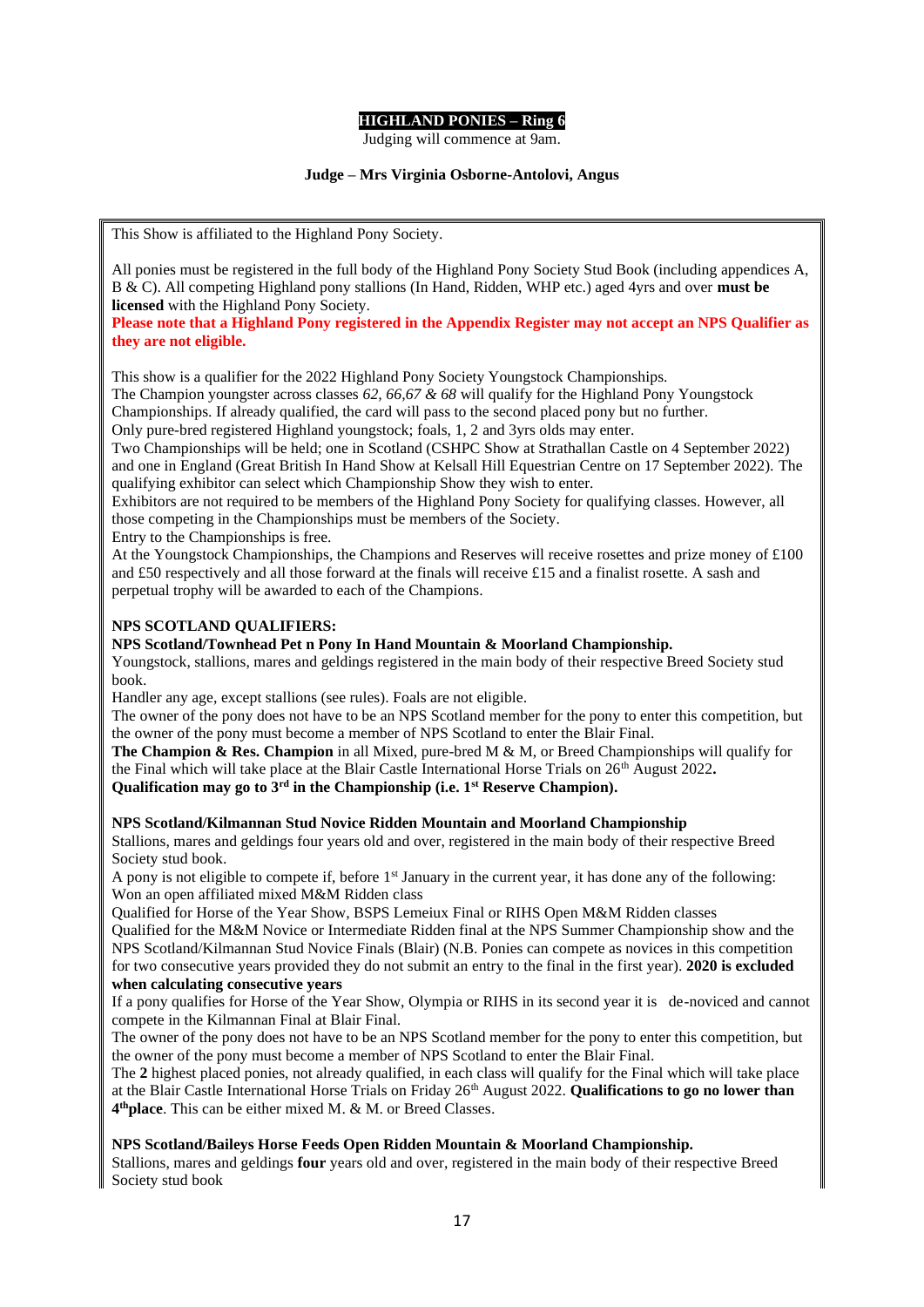Rider any age, except stallions (see rules in section A 3.2).

The owner of the pony does not have to be an NPS Scotland member for the pony to enter this competition, but the owner of the pony must become a member of NPS Scotland to enter the Blair Final.

To be shown in any suitable bridle.

All ponies must be stripped in the NPS Scotland Final.

The **2** highest placed ponies, not already qualified, in each class will qualify for the Final which will take place at the Blair Castle International Horse Trials on Friday 26th August 2022. **Qualifications to go no lower than 4 th place**. This can be either mixed M & M. or Breed Classes.

Class 064 - Stallion, two years old and upwards.

Class 065 – Yeld mare, four years old and upwards.

Class 066 - Gelding, four years old and upwards

Class 067 - Mare in foal or with foal at foot.

Class 068 – Colt or Filly foal.

Class 069 – Filly or gelding, two or three years old.

Class 070 - Yearling colt, gelding or filly.

Championship –  $1^{st}$  &  $2^{nd}$  prize winners are eligible for the Highland In-Hand Championship.

\*Highland Pony Young Stock Championship

\*H32 - CHAMPIONSHIP PRIZE - BALLINTON ROSEBOWL for best foal in classes 067 and 068. Presented by H.S McGregor. Reserve rosette.

\*H33 - CHAMPIONSHIP PRIZE - SHIELHILL CUP presented in memory of the late Charles Rimmer for the Champion In-Hand Highland Pony. Rosette presented by the Highland Pony Society.

\*H34 - JAMES CAIRNS ROSEBOWL, presented to the In Hand Highland Pony of the opposite sex to the Champion.

Class 071 - Novice Ridden Highland. Open to pure bred registered Highland pony stallions, mares or geldings, 4 years old and over. Must be shown in a snaffle bridle.

Class 072 - Open Ridden Highland. Open to pure bred registered Highland Pony stallions, mares or geldings, 4 years old and over.

Championship – 1<sup>st</sup> & 2<sup>nd</sup> prize winners in classes 071 & 072 are eligible for the Ridden Highland Championship.

\*H35 - NIGHTLIGHT PERPETUAL TANKARD will be awarded to the Champion Ridden Highland Pony.

#### **SHETLAND PONIES – Ring 4**

Judging will commence at 9am.

#### **Judge – Mrs Eileen Carlyle (Dryfesdale), Lockerbie**

This Show is affiliated to the Shetland Pony Society.

All exhibits entering must be registered with the Shetland Pony Society and are subject to the constitution and rules of this Breed Society.

Miniature Shetlands must not exceed 34".

Classes must be confined to SPS-BS registered ponies. Ponies must be named on the entry form and in the catalogue if one is produced. Society rosettes must only be given to ponies registered with the Society or to foals eligible for registration.

Three-year-old fillies with foals at foot may not be shown. All foals must be a minimum of three weeks old on the day of the Show.

IN ORDER TO ENTER A STALLION CLASS AT AN AFFILIATED SHOW, ENTIRE MALES AGED 4 YEARS OLD AND OVER MUST HAVE AN "S" NUMBER AND HAVE BEEN SUCCESSFULLY THROUGH EITHER THE SPS-BS STALLION ASSESSMENT PRIOR TO 2006 OR THE CURRENT SPSBS VOLUNTARY VETERINARY EXAMINATION. Ridden stallions MUST display a stallion bridle badge. In hand entire males 2 years and over are advised to display a stallion bridle badge.

There must be no colts or entire males in Young Handlers classes. Children under 14 years old may not show colts (excluding foals) or entire males in In-hand classes. Children under 12 years old on the day of the show may not show entire males in ridden classes. In the interests of safety, hard hats must be worn by all handlers aged 14 years or under in In-hand classes. Exhibitors should not kneel but remain standing while in the ring. Hard hats must be worn by all exhibitors, irrespective of age, in ridden classes. Ridden and driven ponies must be 4 years old or over. In ridden classes, if a rider falls off at any time whilst in the ring, both pony and rider must leave the ring, rider dismounted, and take no further part.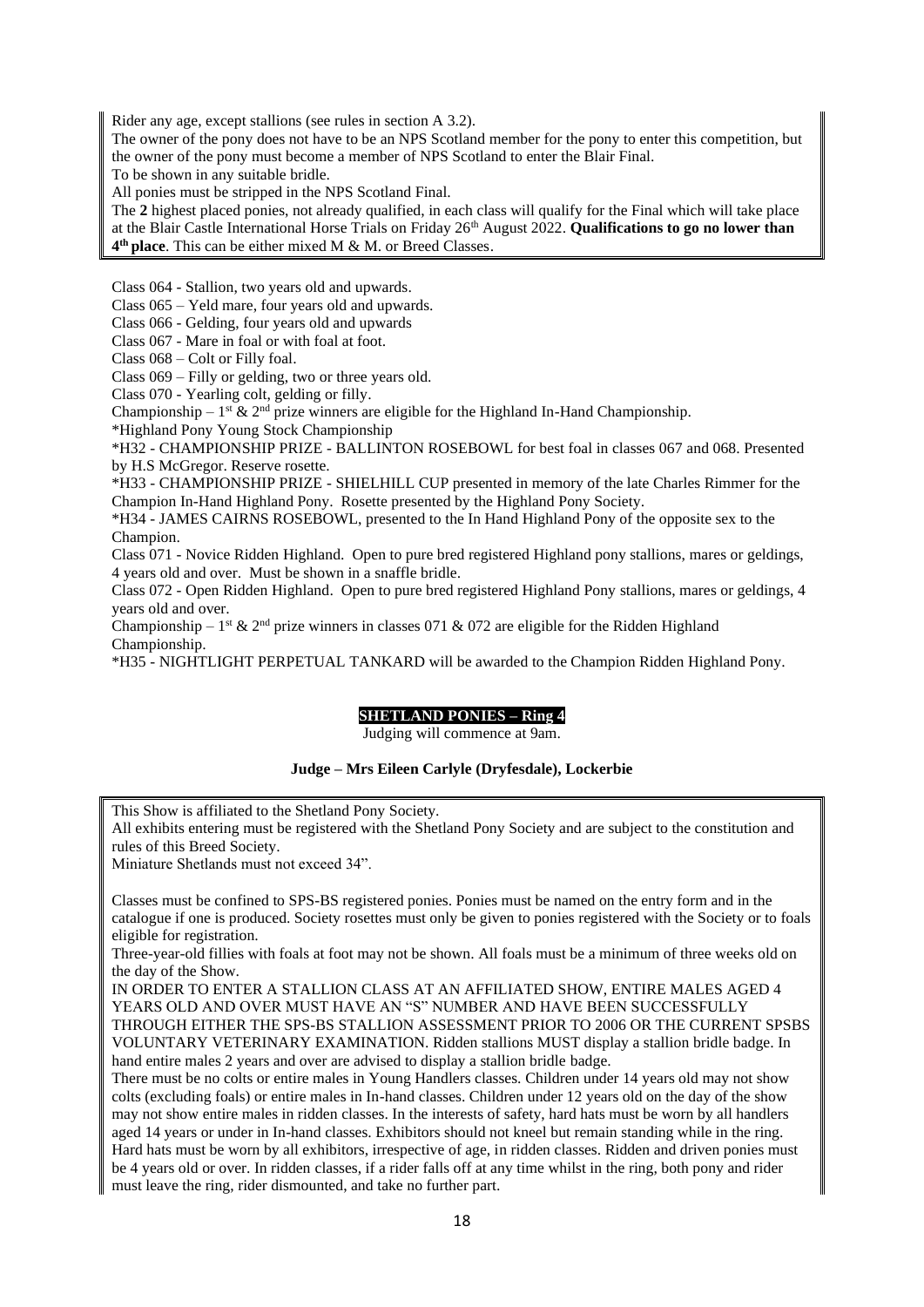#### NPS SCOTLAND QUALIFIERS:

**NPS Scotland/Townhead Pet n Pony In Hand Mountain & Moorland Championship.**

Youngstock, stallions, mares and geldings registered in the main body of their respective Breed Society stud book.

Handler any age, except stallions (see rules). Foals are not eligible.

The owner of the pony does not have to be an NPS Scotland member for the pony to enter this competition, but the owner of the pony must become a member of NPS Scotland to enter the Blair Final.

**The Champion & Res. Champion** in all Mixed, pure-bred M & M, or Breed Championships will qualify for the Final which will take place at the Blair Castle International Horse Trials on 26th August 2022**. Qualification may go to 3rd in the Championship (i.e. 1st Reserve Champion).**

Class 073 - Stallion, two years old and upwards.

Class 074 - Mare with foal at foot.

Class 075 – Foal.

Class 076 - Yeld mare, four years old and upwards.

Class 077 - Yearling filly, colt or gelding.

Class 078 - Filly, two or three years of age.

Class 079 - Gelding, two years old and over.

In the event of there being less than 3 entries in either of the foregoing two classes, these classes will be amalgamated and judged as one class.

Class 080 - Miniatures, one-, two- and three-year-olds.

Class 081 - Miniatures, four years old and over.

Championship  $-1$ <sup>st</sup> and  $2<sup>nd</sup>$  prize winners are eligible for the Shetland In-Hand Championship.

\* H36 – Standard Shetland In Hand Championship. 1st & 2nd prize winners from classes 073-079 are eligible. \* H37 – Miniature Shetland In Hand Championship. 1<sup>st</sup> & 2<sup>nd</sup> prize winners from classes 080 & 081 are eligible.

 $*$  H38 – Junior Shetland In Hand Championship. 1st & 2<sup>nd</sup> prize winners from Junior classes are eligible.

\* H39 – Senior Shetland In Hand Championship. 1<sup>st</sup> & 2<sup>nd</sup> prize winners from Senior classes are eligible.

\* H40 - CHAMPIONSHIP PRIZE - A.M. HOWIE PERPETUAL QUAICH - for the Overall Champion

Shetland Pony. Champion and Reserve Champion rosettes presented by the Shetland Pony Society. Champion and Reserve prize winners from the Standard in hand Championship and the Miniature in hand Championship are eligible for the Overall Shetland In-Hand Championship.

Class 082 - Young Handlers.

This class will be split 7-11 years and 12-16 years old, if necessary.

All young handlers must wear hard hats.

Class 083 – Ridden Shetland Pony. Registered Shetland Pony, ridden by a child under 14 years of age, on or off the lead rein.

#### **PRIVATE DRIVING – Main Ring**

Judging will commence after the Clydesdale classes in the Main Ring.

#### **Judge – Mr Alex Hogg, North Berwick**

Doune and Dunblane Show is affiliated to the British Driving Society.

These classes will be amalgamated if there are less than three entries in each class.

Class 084 **-** Pony or Light Horse Private Vehicle Class 085 **-** Exercise Class

\*H41 - CHAMPIONSHIP PRIZE **-** EDINAMPLE PERPETUAL VASE. Presented by the late DR J.H.C Watters